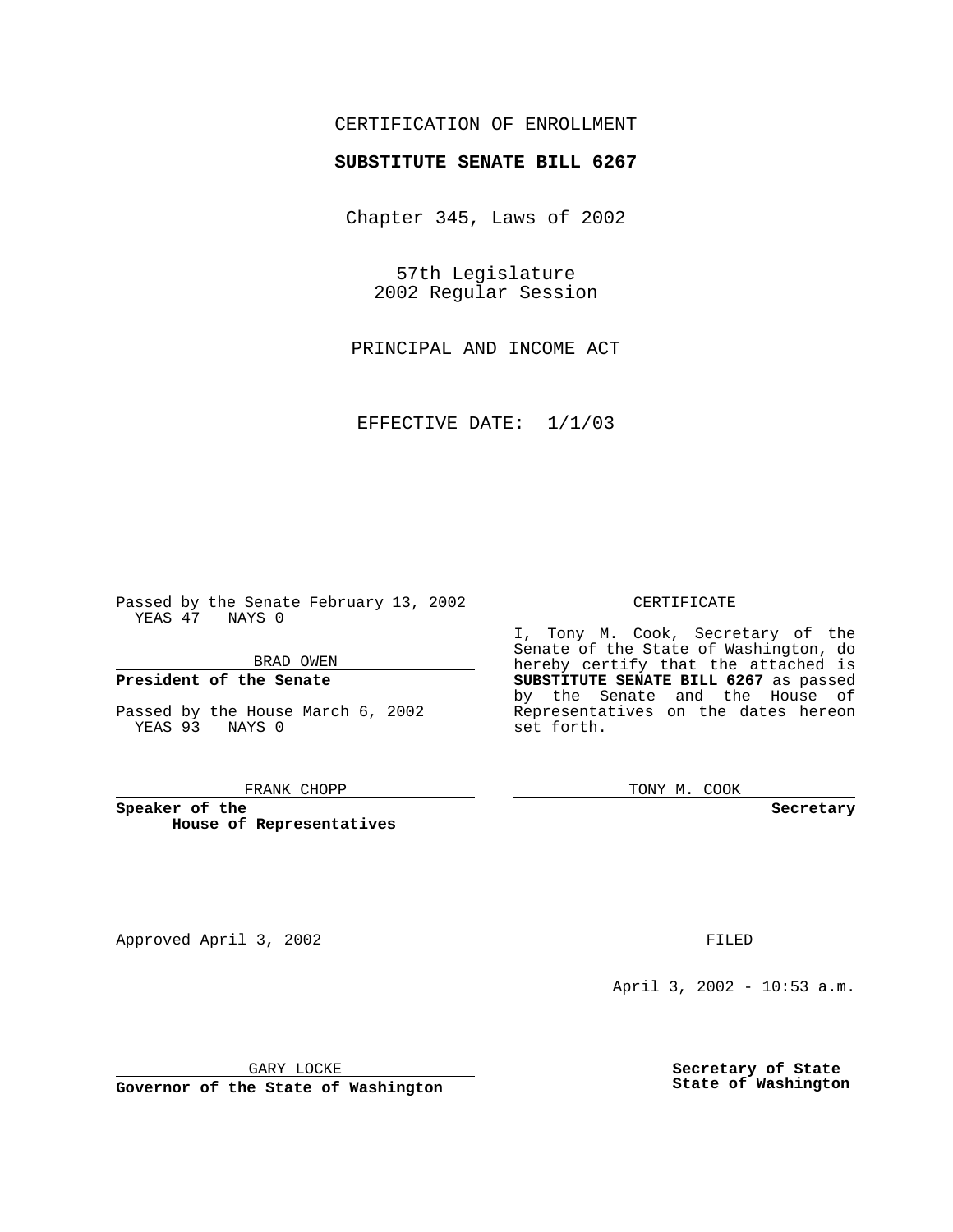## **SUBSTITUTE SENATE BILL 6267** \_\_\_\_\_\_\_\_\_\_\_\_\_\_\_\_\_\_\_\_\_\_\_\_\_\_\_\_\_\_\_\_\_\_\_\_\_\_\_\_\_\_\_\_\_\_\_

\_\_\_\_\_\_\_\_\_\_\_\_\_\_\_\_\_\_\_\_\_\_\_\_\_\_\_\_\_\_\_\_\_\_\_\_\_\_\_\_\_\_\_\_\_\_\_

Passed Legislature - 2002 Regular Session

#### **State of Washington 57th Legislature 2002 Regular Session**

**By** Senate Committee on Judiciary (originally sponsored by Senators Johnson and Kline)

READ FIRST TIME 02/06/2002.

1 AN ACT Relating to the principal and income act; adding new sections to chapter 11.104 RCW; repealing RCW 11.104.010, 11.104.020, 11.104.030, 11.104.040, 11.104.050, 11.104.060, 11.104.070, 11.104.071, 11.104.080, 11.104.090, 11.104.100, 11.104.110, 11.104.120, 11.104.130, 11.104.900, 11.104.901, 11.104.910, 11.104.920, 11.104.930, and 11.104.940; and providing an effective date.

7 BE IT ENACTED BY THE LEGISLATURE OF THE STATE OF WASHINGTON:

#### 8 **ARTICLE 1**

### 9 **DEFINITIONS; FIDUCIARY DUTIES AND POWERS; REMEDIES**

10 NEW SECTION. **Sec. 101.** SHORT TITLE. This act may be cited as the 11 Washington principal and income act of 2002.

12 NEW SECTION. **Sec. 102.** DEFINITIONS. In this act:

 (1) "Accounting period" means a calendar year unless another twelve-month period is selected by a fiduciary. The term includes a portion of a calendar year or other twelve-month period that begins when an income interest begins or ends when an income interest ends.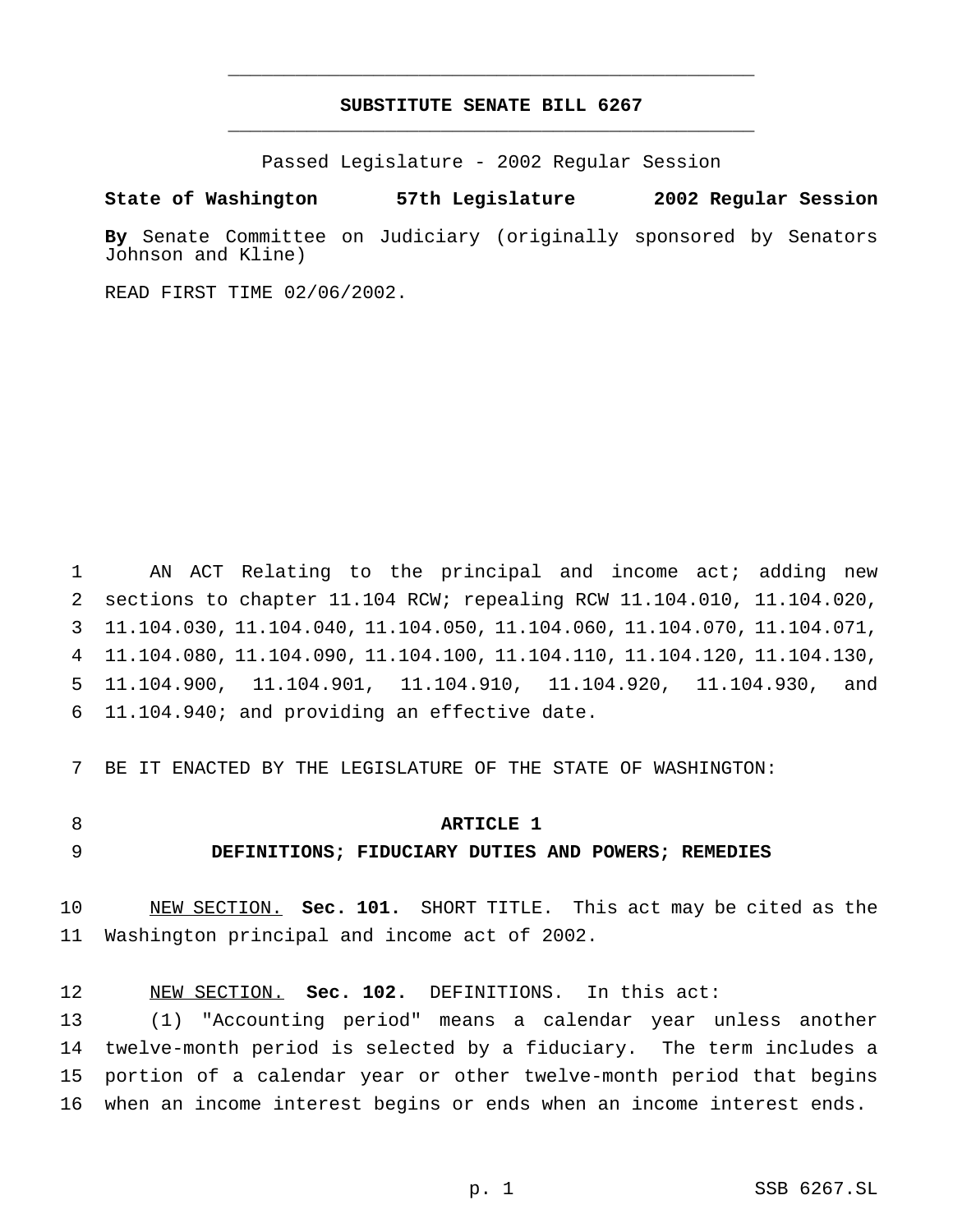(2) "Beneficiary" includes, in the case of a decedent's estate, an heir, legatee, and devisee and, in the case of a trust, an income beneficiary and a remainder beneficiary.

 (3) "Fiduciary" means a personal representative or a trustee. The term includes an executor, administrator, successor personal representative, special administrator, and a person performing substantially the same function.

 (4) "Income" means money or property that a fiduciary receives as current return from a principal asset. The term includes a portion of receipts from a sale, exchange, or liquidation of a principal asset, to the extent provided in Article 4 of this act.

 (5) "Income beneficiary" means a person to whom net income of a trust is or may be payable.

 (6) "Income interest" means the right of an income beneficiary to receive all or part of net income, whether the terms of the trust require it to be distributed or authorize it to be distributed in the trustee's discretion.

 (7) "Mandatory income interest" means the right of an income beneficiary to receive net income that the terms of the trust require the fiduciary to distribute.

 (8) "Net income" means the total receipts allocated to income during an accounting period minus the disbursements made from income during the period, plus or minus transfers under this act to or from income during the period.

 (9) "Person" means an individual, corporation, business trust, estate, trust, partnership, limited liability company, association, joint venture, or government; governmental subdivision, agency, or instrumentality; public corporation; or any other legal or commercial entity.

 (10) "Principal" means property held in trust for distribution to a remainder beneficiary.

 (11) "Remainder beneficiary" means a person entitled to receive principal, including when an income interest ends.

 (12) "Terms of a trust" means the manifestation of the intent of a settlor or decedent with respect to the trust, expressed in a manner that admits of its proof in a judicial proceeding. The "terms of a trust" shall include without limitation such modifications as may be made from time to time with respect to the trust under chapter 11.96A RCW or otherwise under Washington or applicable federal laws.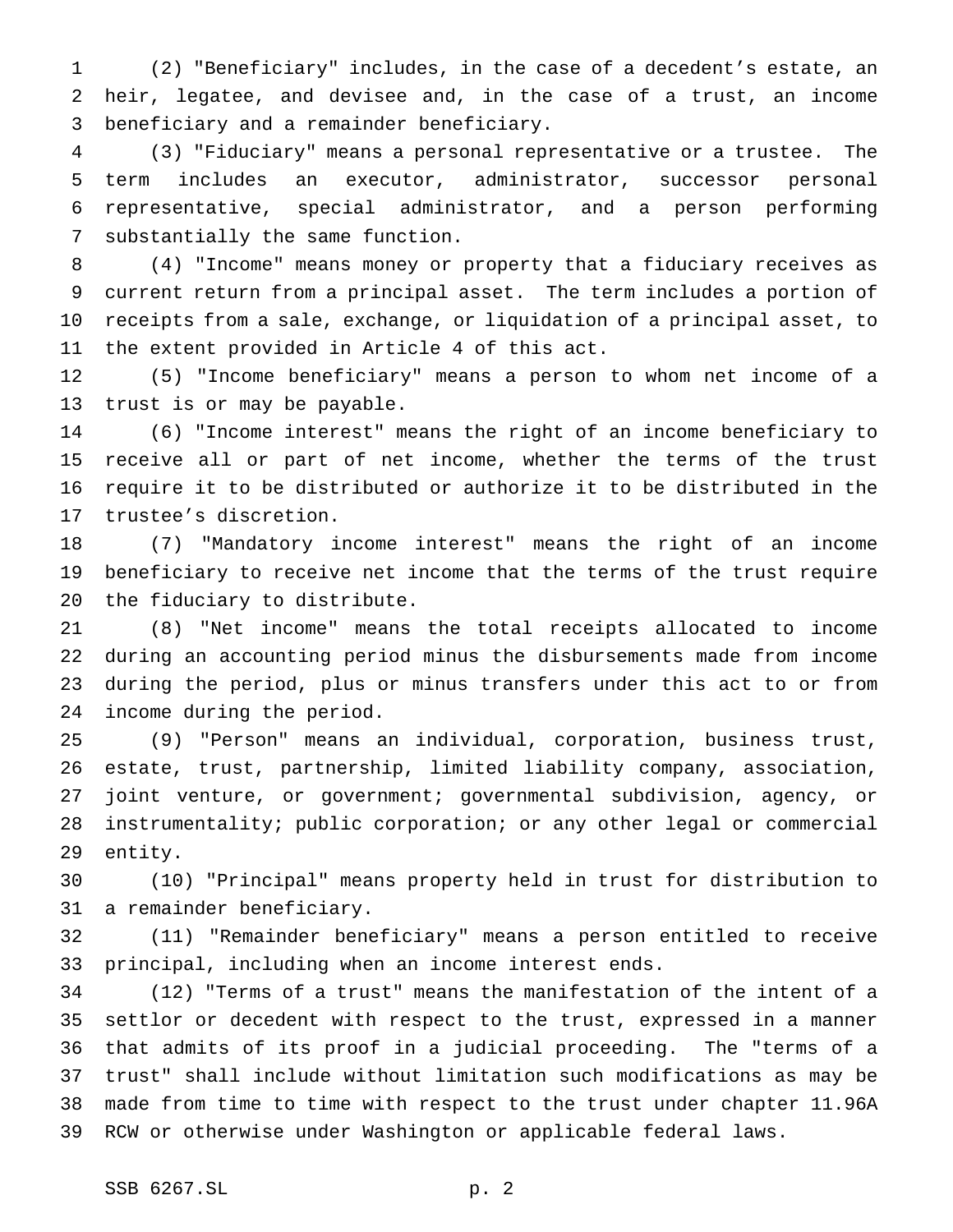(13) "Trustee" includes an original, additional, or successor trustee, whether or not appointed or confirmed by a court.

 NEW SECTION. **Sec. 103.** FIDUCIARY DUTIES; GENERAL PRINCIPLES. (a) In allocating receipts and disbursements to or between principal and income, and with respect to any matter within the scope of this act, a fiduciary:

 (1) Shall administer a trust or estate in accordance with the terms of the trust or the will, even if there is a different provision in this act;

 (2) May administer a trust or estate by the exercise of a discretionary power of administration given to the fiduciary by the terms of the trust or the will, even if the exercise of the power produces a result different from a result required or permitted by this act;

 (3) Shall administer a trust or estate in accordance with this act if the terms of the trust or the will do not contain a different provision or do not give the fiduciary a discretionary power of administration; and

 (4) Shall add a receipt or charge a disbursement to principal to the extent that the terms of the trust and this act do not provide a rule for allocating the receipt or disbursement to or between principal and income.

 (b) In exercising the power to adjust under section 104 (a) or (e) of this act or another discretionary power of administration regarding a matter within the scope of this act, whether granted by the terms of a trust, a will, or this act, a fiduciary shall administer a trust or estate impartially, based on what is fair and reasonable to all of the beneficiaries, except to the extent that the terms of the trust or the will clearly manifest an intention that the fiduciary shall or may favor one or more of the beneficiaries. A determination in accordance with this act is presumed to be fair and reasonable to all of the beneficiaries.

 NEW SECTION. **Sec. 104.** FIDUCIARY'S POWER TO ADJUST. (a) A trustee may adjust between principal and income to the extent the trustee considers necessary if the trustee invests and manages trust assets as a prudent investor, the terms of the trust describe the amount that may or must be distributed to a beneficiary by referring to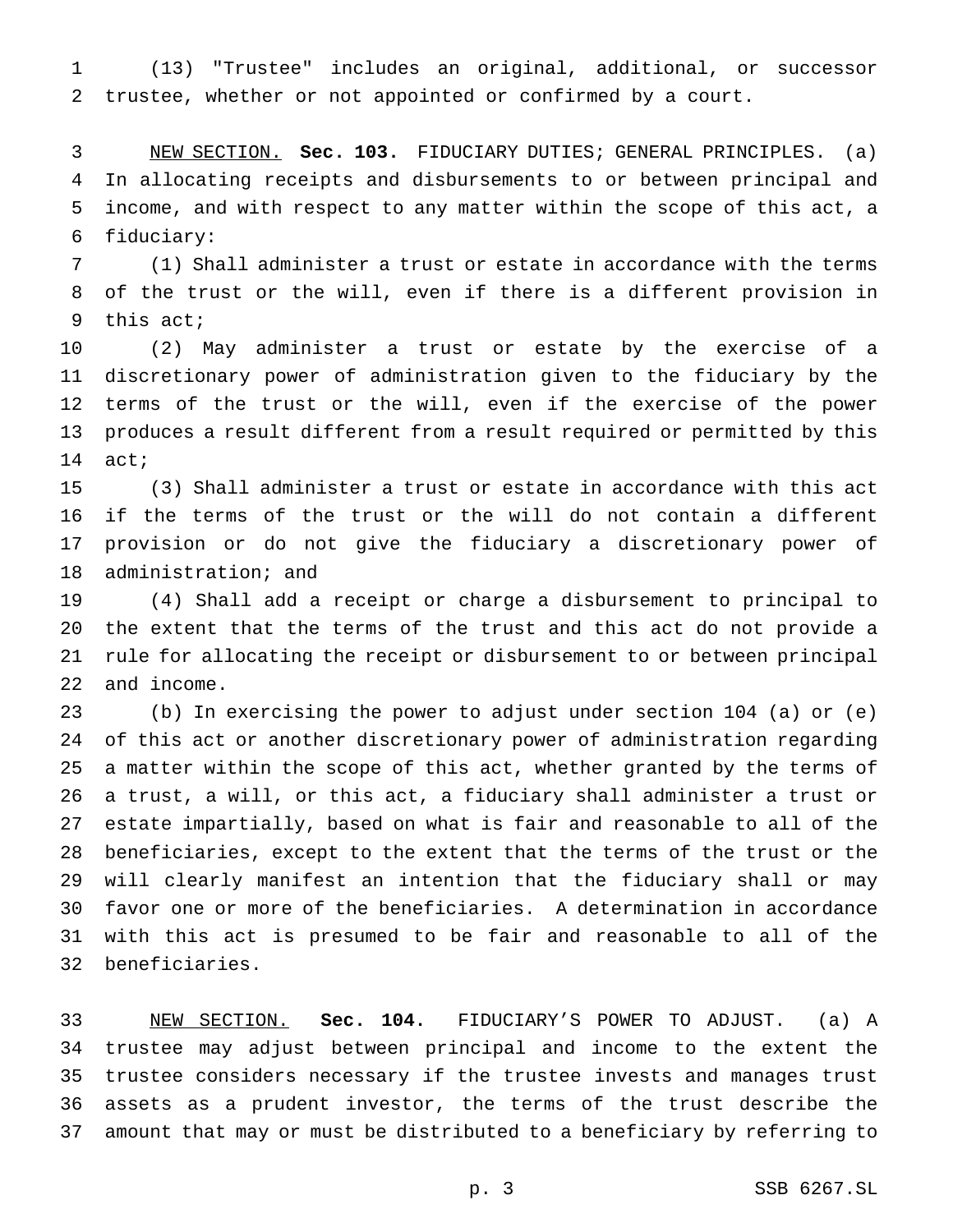the trust's income, and the trustee determines, after applying the rules in section 103(a) of this act, that the trustee is unable to comply with section 103(b) of this act.

 (b) In deciding whether and to what extent to exercise the power conferred by subsection (a) of this section, a trustee shall consider all factors relevant to the trust and its beneficiaries, including the following factors to the extent they are relevant:

8 (1) The nature, purpose, and expected duration of the trust;

(2) The intent of the settlor;

(3) The identity and circumstances of the beneficiaries;

 (4) The needs for liquidity, regularity of income, and preservation and appreciation of capital;

 (5) The assets held in the trust; the extent to which they consist of financial assets, interests in closely held enterprises, tangible and intangible personal property, or real property; the extent to which an asset is used by a beneficiary; and whether an asset was purchased 17 by the trustee or received from the settlor;

 (6) The net amount allocated to income under the other sections of this act and the increase or decrease in the value of the principal assets, which the trustee may estimate as to assets for which market values are not readily available;

 (7) Whether and to what extent the terms of the trust give the trustee the power to invade principal or accumulate income or prohibit the trustee from invading principal or accumulating income, and the extent to which the trustee has exercised a power from time to time to invade principal or accumulate income;

 (8) The actual and anticipated effect of economic conditions on principal and income and effects of inflation and deflation; and

(9) The anticipated tax consequences of an adjustment.

(c) A trustee may not make an adjustment:

 (1) That diminishes the income interest in a trust that requires all of the income to be paid at least annually to a spouse and for which an estate tax or gift tax marital deduction would be allowed, in whole or in part, if the trustee did not have the power to make the adjustment;

 (2) That reduces the actuarial value of the income interest in a trust to which a person transfers property with the intent to qualify for a gift tax exclusion;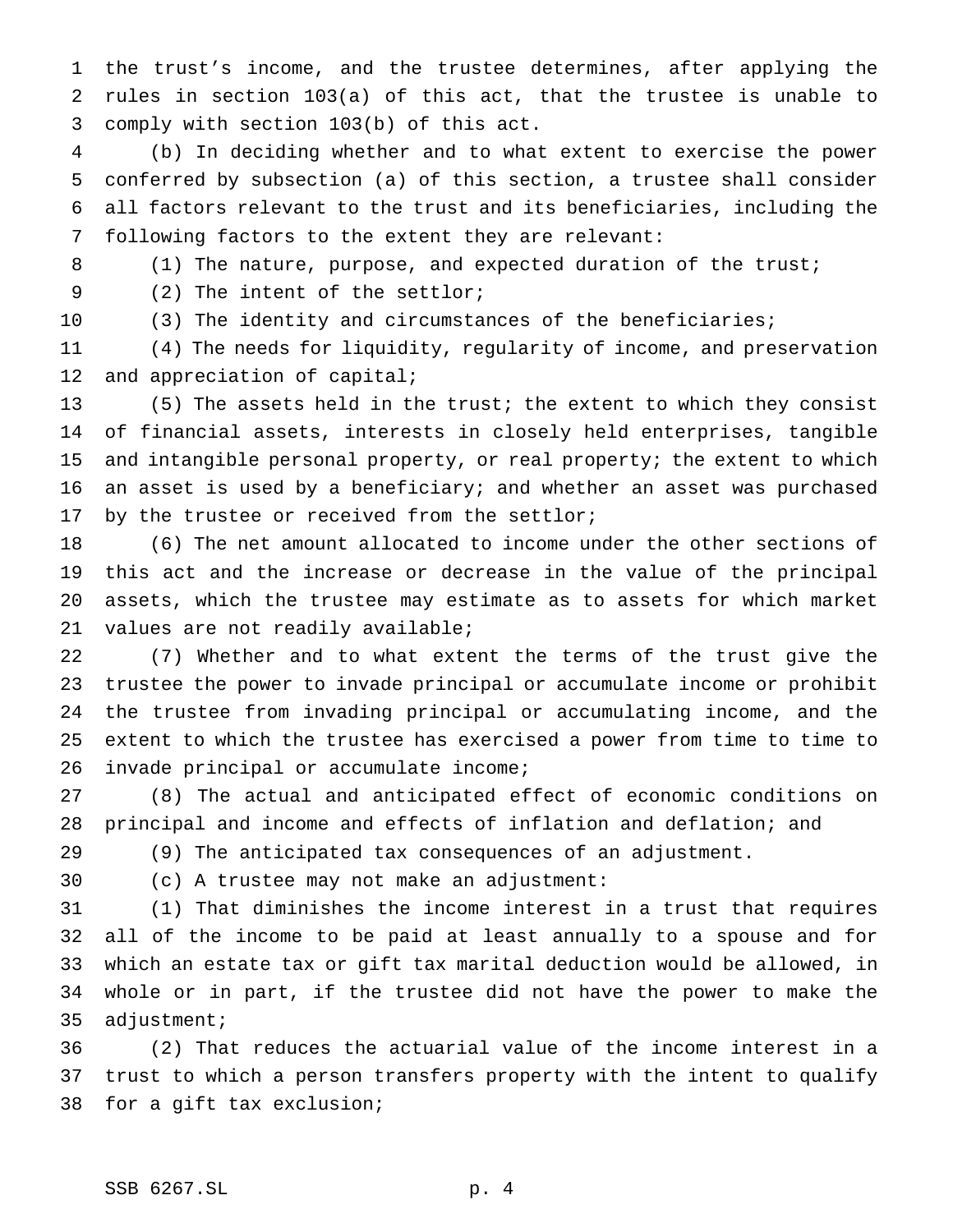(3) That changes the amount payable to a beneficiary as a fixed annuity or a fixed fraction of the value of the trust assets;

 (4) From any amount that is permanently set aside for charitable purposes under a will or the terms of a trust unless both income and principal are so set aside;

 (5) If possessing or exercising the power to make an adjustment causes an individual to be treated as the owner of all or part of the trust for income tax purposes, and the individual would not be treated as the owner if the trustee did not possess the power to make an adjustment;

 (6) If possessing or exercising the power to make an adjustment causes all or part of the trust assets to be included for estate tax purposes in the estate of an individual who has the power to remove a trustee or appoint a trustee, or both, and the assets would not be included in the estate of the individual if the trustee did not possess 16 the power to make an adjustment;

(7) If the trustee is a beneficiary of the trust; or

 (8) If the trustee is not a beneficiary, but the adjustment would benefit the trustee directly or indirectly.

 (d) If subsection (c)(5), (6), (7), or (8) of this section applies to a trustee and there is more than one trustee or an additional trustee who is appointed by a court order, a binding agreement, or otherwise under chapter 11.96A RCW, a cotrustee to whom the provision does not apply may make the adjustment unless the exercise of the power by the remaining trustee or trustees is not permitted by the terms of the trust.

 (e) A personal representative serving with nonintervention powers under chapter 11.68 RCW may adjust between principal and income to the extent the personal representative considers necessary, if the personal representative invests and manages assets of the estate as a prudent investor and the personal representative determines, after applying the rules of section 103(a) of this act, that the personal representative is unable to comply with section 103(b) of this act. In deciding whether and to what extent to exercise the power conferred by this subsection, the personal representative shall consider all factors relevant to the estate and its beneficiaries, including factors comparable to those a trustee would consider under subsection (b) of this section if considering such an adjustment. A personal representative may not make an adjustment under circumstances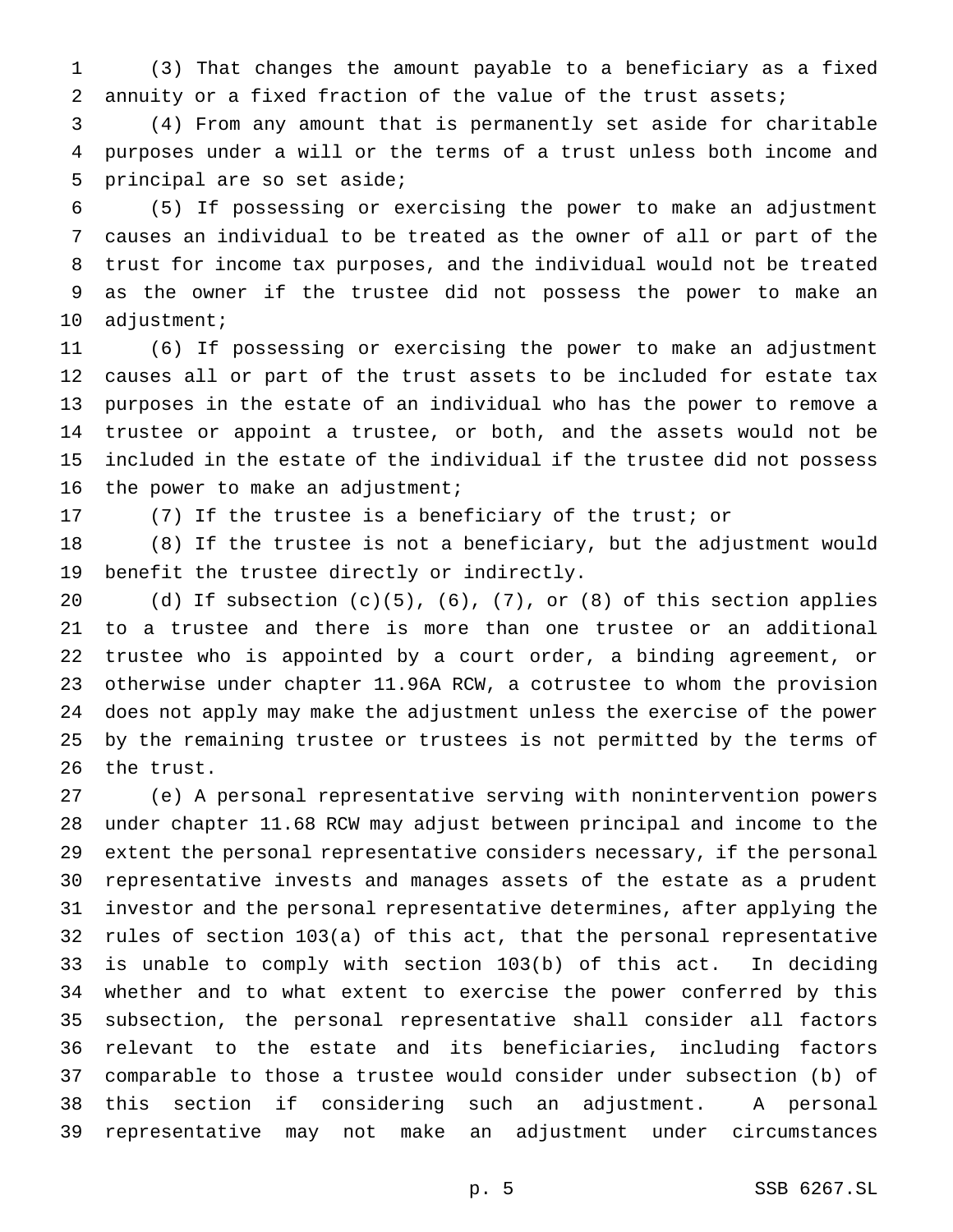comparable to those that are described in subsection (c) of this section and that prohibit a trustee from making such an adjustment, although a copersonal representative, or an additional personal representative who is appointed by a court order, a binding agreement, or otherwise under chapter 11.96A RCW, to whom such limitations do not apply may make the adjustment unless the exercise of the power by the remaining personal representative or personal representatives is not permitted by the terms of a will.

 (f) A fiduciary may release the entire power conferred by subsection (a) of this section or may release only the power to adjust from income to principal or the power to adjust from principal to income if the fiduciary is uncertain about whether possessing or 13 exercising the power will cause a result described in subsection  $(c)(1)$  through (6) or (8) of this section or if the fiduciary determines that possessing or exercising the power will or may deprive the trust of a tax benefit or impose a tax burden not described in subsection (c) of this section. The release may be permanent or for a specified period, including a period measured by the life of an individual.

 (g) Terms of a trust that limit the power of a fiduciary to make an adjustment between principal and income do not affect the application of this section unless it is clear from the terms of the trust that the terms are intended to deny the fiduciary the power of adjustment conferred by subsection (a) of this section.

 (h) Unless a beneficiary has requested the fiduciary in writing that the fiduciary consider an adjustment, nothing in this section imposes a duty on the fiduciary to make an adjustment and the fiduciary is not liable for not considering whether to make an adjustment under this section.

 NEW SECTION. **Sec. 105.** JUDICIAL CONTROL OF DISCRETIONARY POWERS. (a) A court shall not change a fiduciary's decision to exercise or not to exercise a discretionary power conferred by this act unless it determines that the decision was an abuse of the fiduciary's discretion. A court shall not determine that a fiduciary abused its discretion merely because the court would have exercised the discretion in a different manner or would not have exercised the discretion.

 (b) The decisions to which subsection (a) of this section apply include: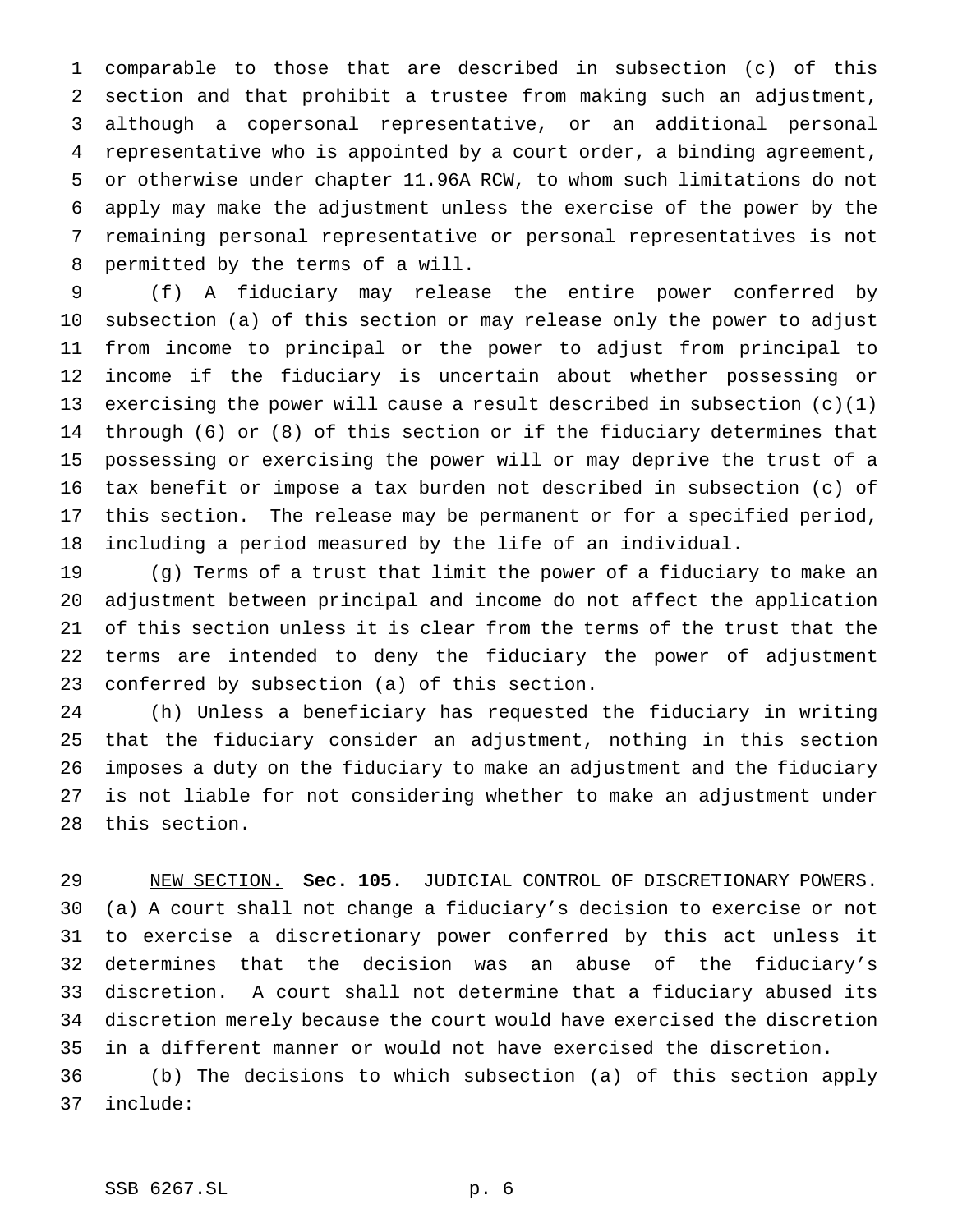(1) A determination under section 104 (a) or (e) of this act of whether and to what extent an amount should be transferred from principal to income or from income to principal.

 (2) A determination of: (i) The factors that are relevant to the trust or estate and its beneficiaries; (ii) the extent to which they are relevant; and (iii) the weight, if any, to be given to the relevant factors, in deciding whether and to what extent to exercise the power conferred by section 104 (a) or (e) of this act.

(3) A determination under section 106(g) of this act.

 (c) If a court determines that a fiduciary has abused its discretion, the remedy is to restore the income and remainder beneficiaries to the positions they would have occupied if the fiduciary had not abused its discretion, according to the following principles:

 (1) To the extent that the abuse of discretion has resulted in no distribution to a beneficiary or a distribution that is too small, the court may require the fiduciary to distribute from the trust to the beneficiary an amount that the court determines will restore the beneficiary, in whole or in part, to his or her appropriate position.

 (2) To the extent that the abuse of discretion has resulted in a distribution to a beneficiary that is too large, the court may restore the beneficiaries, the trust, or both, in whole or in part, to their appropriate positions by requiring the fiduciary to withhold an amount from one or more future distributions to the beneficiary who received the distribution that was too large or requiring that beneficiary to return some or all of the distribution to the trust.

 (3) To the extent that the court does not restore under (1) and (2) of this subsection the beneficiaries, the trust, or both, to the positions they would have occupied if the fiduciary had not abused its discretion, the court may require the fiduciary to pay an appropriate amount from its own funds to one or more of the beneficiaries or the trust, or both. The fiduciary has no liability under this section unless the beneficiary alleging the abuse of discretion establishes that the fiduciary did not exercise its discretion in good faith and with honest judgment.

 (d) Upon a petition by the fiduciary, the court having jurisdiction over the trust or estate shall determine whether a proposed exercise or nonexercise by the fiduciary of a discretionary power conferred by the act will result in an abuse of the fiduciary's discretion. If the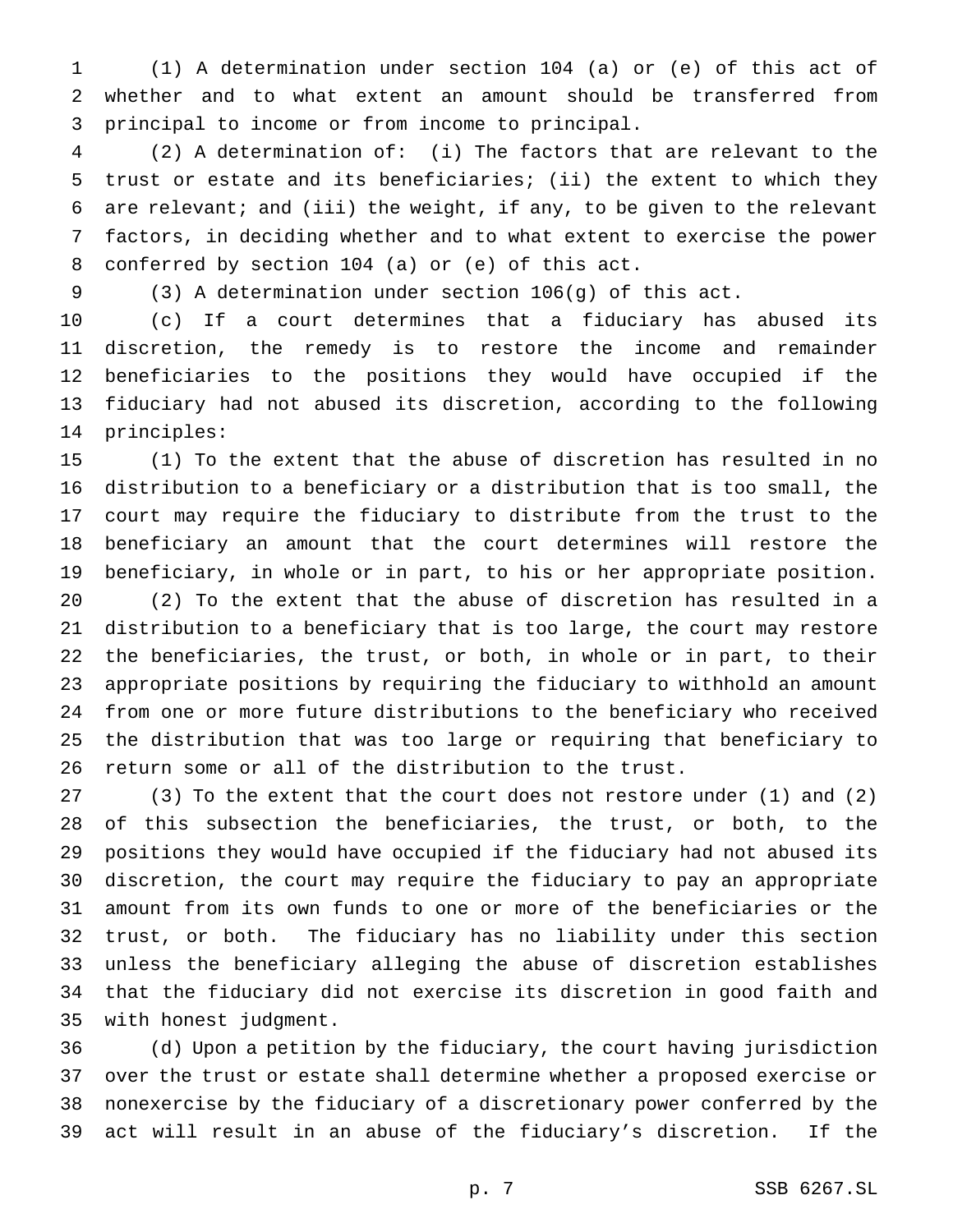petition describes the proposed exercise or nonexercise of the power and contains sufficient information to inform the beneficiaries of the reasons for the proposal, the facts upon which the fiduciary relies, and an explanation of how the income and remainder beneficiaries will be affected by the proposed exercise or nonexercise of the power, a beneficiary who challenges the proposed exercise or nonexercise has the burden of establishing that it will result in an abuse of discretion.

 (e) The fiduciary shall be reimbursed for any and all costs, including without limitation all attorneys' fees and costs of defense, and all liabilities that the fiduciary may incur in connection with any claim or action relating in any way to the fiduciary's exercise of its discretion under this act, except to the extent that the beneficiary establishes that the fiduciary did not exercise its discretion in good faith and with honest judgment. All attorneys' fees and costs shall be advanced to the fiduciary as incurred and shall only be collected from the fiduciary after it has been determined that the fiduciary did not exercise its discretion in good faith and with honest judgment.

 NEW SECTION. **Sec. 106.** POWER TO CONVERT TO UNITRUST. (a) In this section, "beneficiary" means a person who has an interest in the trust to be converted and who has the legal capacity to act in his, her, or its own right with respect to all actions that such person may take under this section.

 (b) Unless expressly prohibited by the terms of the trust, a trustee may release the power to make adjustments under section 104 of this act and convert a trust into a unitrust as described in this section if all of the following apply:

 (1) The trustee determines that the conversion will enable the trustee better to carry out the intent of the settlor or testator and the purposes of the trust.

 (2) The trustee gives written notice of the trustee's intention to release the power to adjust and to convert the trust into a unitrust and of how the unitrust will operate, including what initial decisions the trustee will make under this section, to all beneficiaries:

 (i) Who are currently eligible to receive income from the trust; or (ii) Who would receive, if no powers of appointment were exercised, a distribution of principal if the trust were to terminate immediately before the notice is given.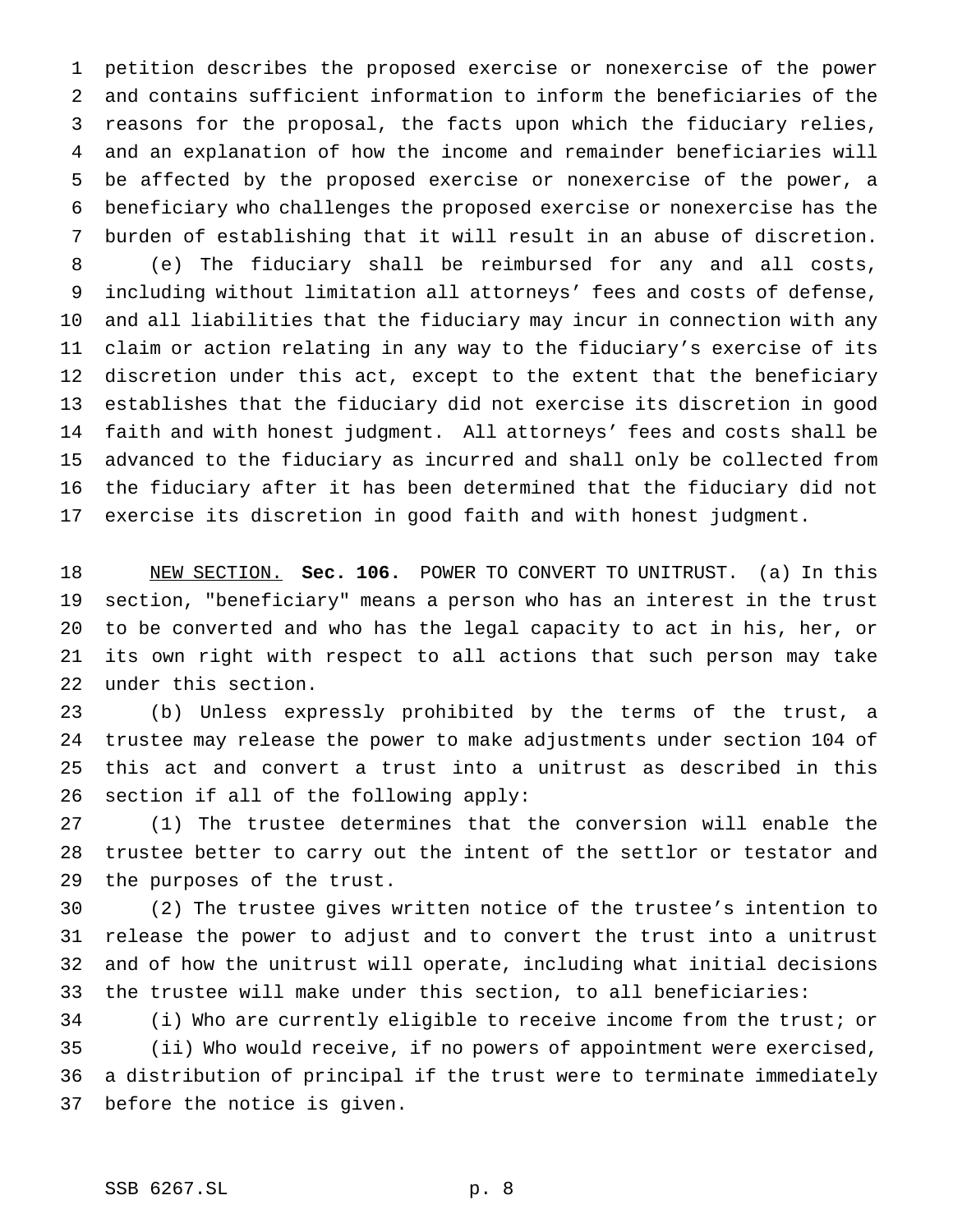(3) There is at least one beneficiary under (2)(i) of this subsection and at least one other person who is a beneficiary under (2)(ii) of this subsection.

 (4) No beneficiary objects to the conversion to a unitrust in a writing delivered to the trustee within sixty days after the notice is given under (2) of this subsection.

 (c) The parties, as defined by RCW 11.96A.030(4), may agree to convert a trust to or from a unitrust by means of a binding agreement under chapter 11.96A RCW.

 (d)(1) The trustee may petition the court under chapter 11.96A RCW to order a conversion to a unitrust if either of the following apply: (i) A party, as defined by RCW 11.96A.030(4), timely objects to the conversion to a unitrust; or

 (ii) There are no beneficiaries under (2)(i) and (ii) of this subsection.

 (2) A party, as defined by RCW 11.96A.030(4), may request a trustee to convert to a unitrust. If the trustee does not convert, the party, as defined by RCW 11.96A.030(4), may petition the court to order the conversion.

 (3) The court shall approve the conversion or direct the requested conversion if the court concludes that the conversion will enable the trustee to better carry out the intent of the settlor or testator and the purposes of the trust.

 (e) In deciding whether to exercise a power to convert to a unitrust under this section, a trustee may consider, among other things, the factors set forth in section 104(b) of this act.

 (f) After a trust is converted to a unitrust, all of the following apply:

 (1) The trustee shall follow an investment policy seeking a total return for the investments held by the trust, whether the return is to be derived:

(i) From appreciation of principal;

(ii) From earnings and distributions from principal; or

(iii) From both.

 (2) The trustee shall make regular distributions in accordance with the terms of the trust, or the terms of the will, as the case may be, construed in accordance with the provisions of this section.

 (3) The term "income" in the terms of a trust or a will means an annual distribution, the "unitrust distribution", equal to four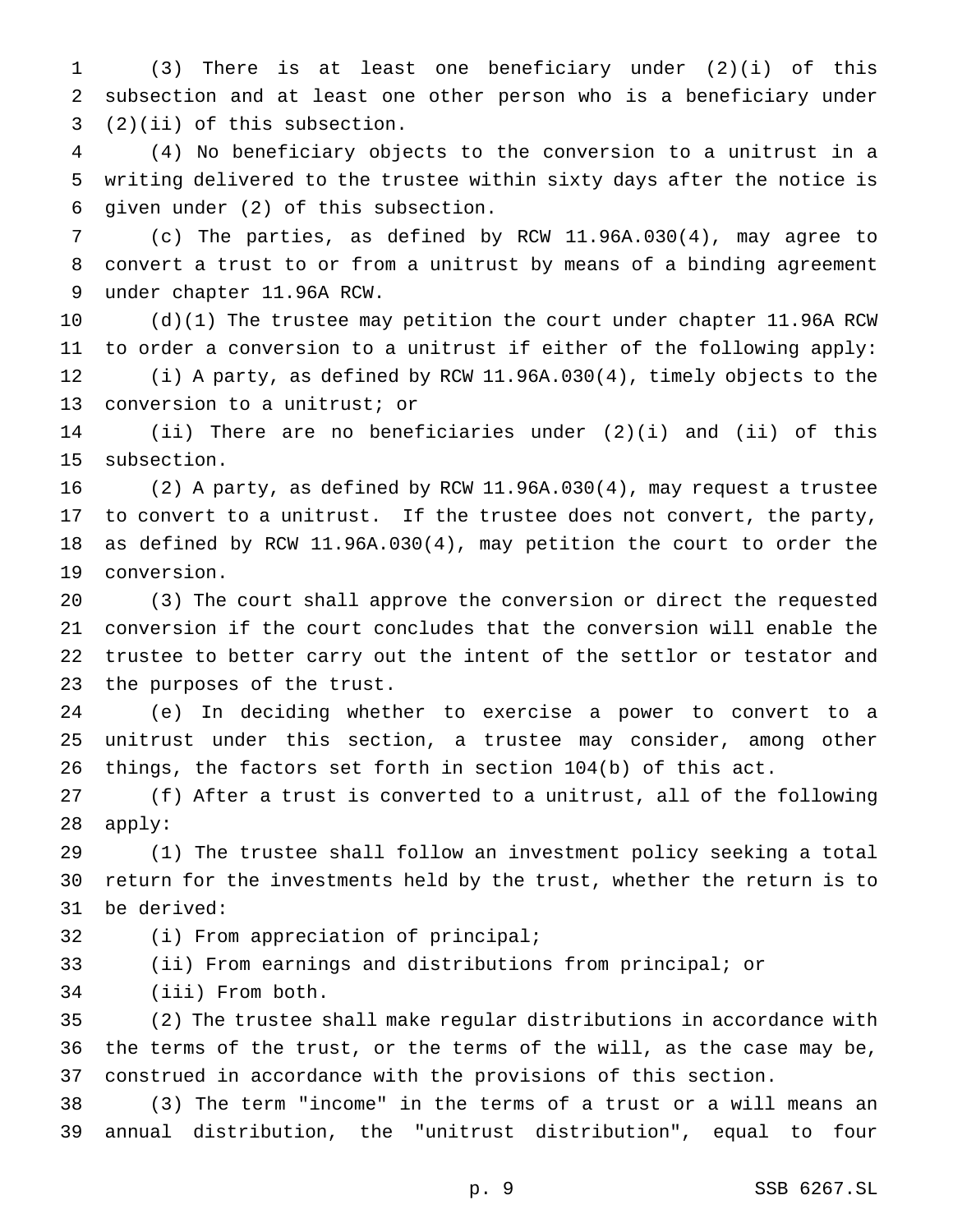percent, the "payout percentage", of the net fair market value of the trust's assets, whether such assets would be considered income or principal under other provisions of this act, averaged over the lesser of:

(i) The three preceding years; or

(ii) The period during which the trust has been in existence.

 (g) The trustee may in the trustee's discretion from time to time determine all of the following:

(l) The effective date of a conversion to a unitrust.

 (2) The provisions for prorating a unitrust distribution for a short year in which a beneficiary's right to payments commences or ceases.

(3) The frequency of unitrust distributions during the year.

 (4) The effect of other payments from or contributions to the trust on the trust's valuation.

 (5) Whether to value the trust's assets annually or more frequently.

(6) What valuation dates to use.

 (7) How frequently to value nonliquid assets and whether to estimate their value.

 (8) Whether to omit from the calculations trust property occupied or possessed by a beneficiary.

 (9) Any other matters necessary for the proper functioning of the unitrust.

 (h)(1) Expenses which would be deducted from income if the trust were not a unitrust may not be deducted from the unitrust distribution.

 (2) Unless otherwise provided by the terms of the trust, the unitrust distribution shall be paid from net income, as such term would be determined if the trust were not a unitrust. To the extent net income is insufficient, the unitrust distribution shall be paid from net realized short-term capital gains. To the extent net income and net realized short-term capital gains are insufficient, the unitrust distribution shall be paid from net realized long-term capital gains. To the extent net income and net realized short-term and long-term capital gains are insufficient, the unitrust distribution shall be paid from the principal of the trust.

 (i) The trustee or, if the trustee declines to do so, a beneficiary may petition the court:

(1) To select a payout percentage different than four percent.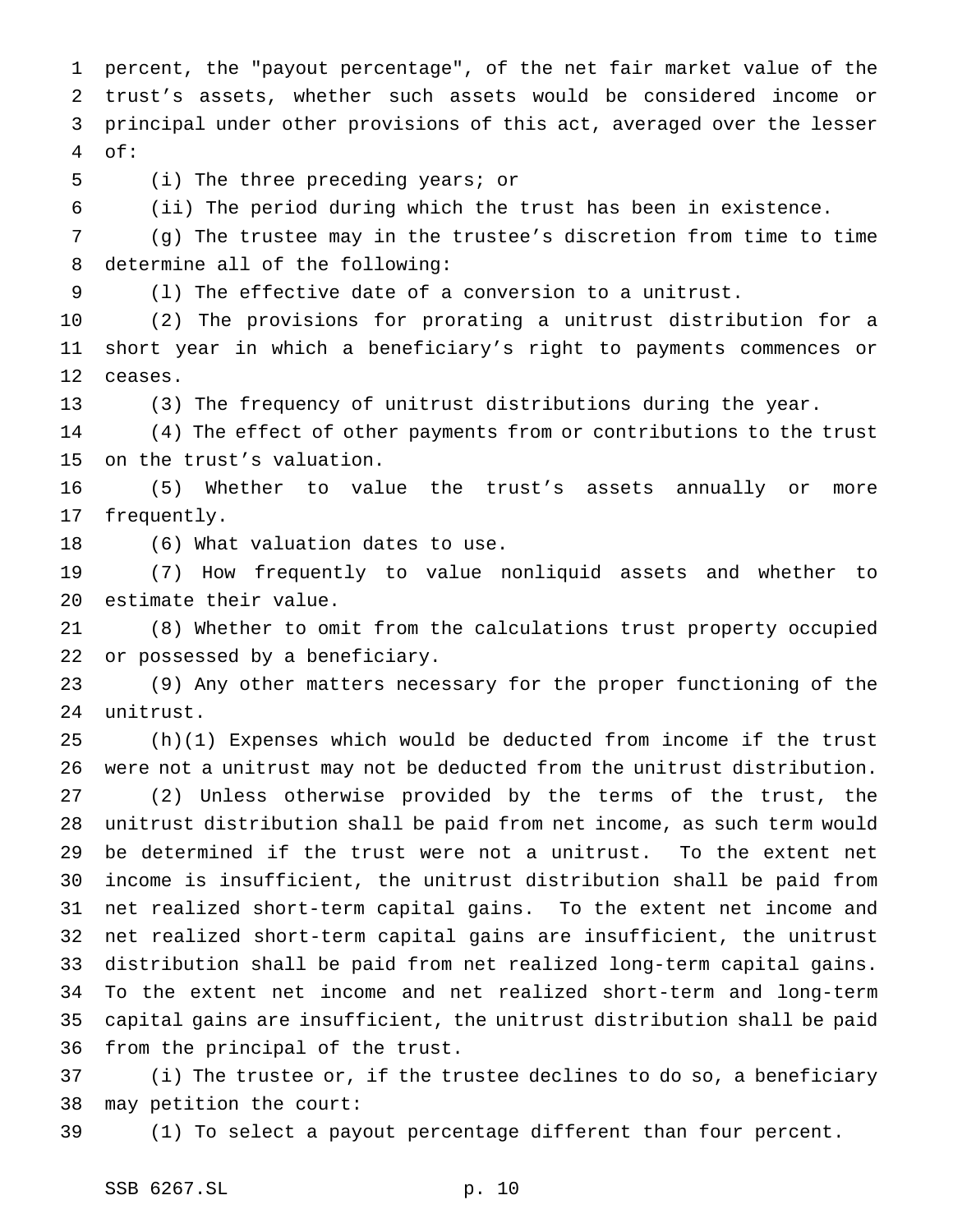(2) To provide for a distribution of net income, as would be determined if the trust were not a unitrust, in excess of the unitrust distribution if such distribution is necessary to preserve a tax benefit.

 (3) To average the valuation of the trust's net assets over a period other than three years.

(4) To reconvert from a unitrust.

 (j) Upon a reconversion, the power to adjust under section 104 of this act is revived.

 (k) A conversion to a unitrust does not affect a provision in the terms of a trust directing or authorizing the trustee to distribute principal or authorizing a beneficiary to withdraw a portion or all of the principal.

 (l) A trustee may not possess or exercise any power under this section in any of the following circumstances:

 (1) The unitrust distribution would be made from any amount that is permanently set aside for charitable purposes under the terms of a trust and for which a charitable deduction from a federal gift or estate tax has been taken.

 (2) The possession or exercise of the power would cause an individual to be treated as the owner of all or part of the trust for federal income tax purposes and the individual would not be treated as the owner if the trustee did not possess or exercise the power.

 (3) The possession or exercise of the power would cause all or any part of the trust estate to be subject to any federal gift or estate tax with respect to the individual and the trust estate would not be subject to such taxation if the trustee did not possess or exercise the power.

 (4) The possession or exercise of the power would result in the disallowance of a federal gift or estate tax marital deduction which would be allowed if the trustee did not have the power.

(5) The trustee is a beneficiary of the trust.

33 (m) If subsection  $(1)(2)$ ,  $(3)$ , or  $(5)$  of this section applies to a trustee and there is more than one trustee or an additional trustee who is appointed by a court order, a binding agreement, or otherwise under chapter 11.96A RCW, a cotrustee to whom subsection (l)(2), (3), or (5) of this section does not apply may possess and exercise the power unless the possession or exercise of the power by the remaining trustee or trustees is not permitted by the terms of the trust. If subsection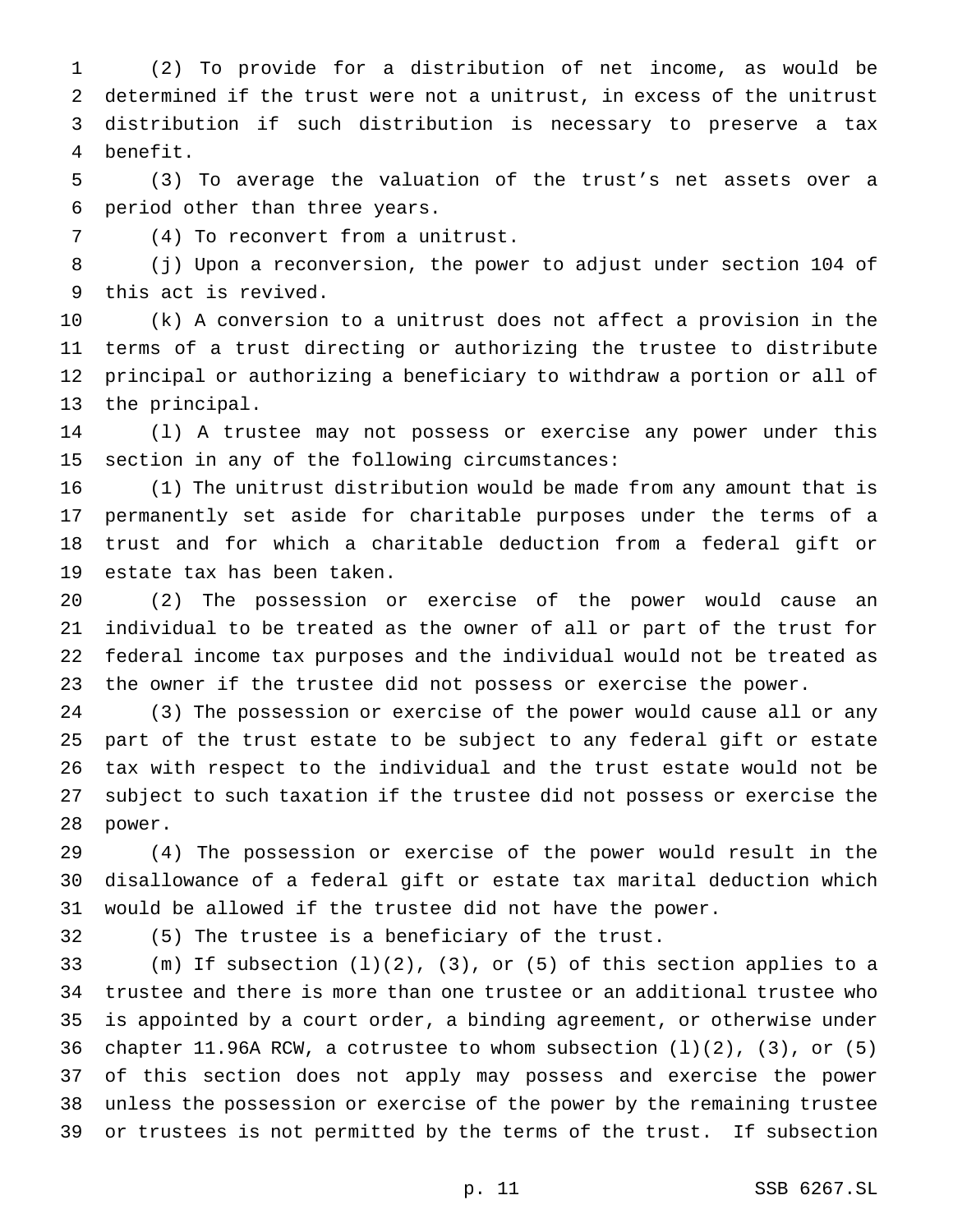(l)(2), (3), or (5) of this section restricts all trustees from possessing or exercising a power under this section, the trustee may petition a court under chapter 11.96A RCW for the court to effect the intended conversion or action.

 (n) A trustee may release any power conferred by this section if any of the following applies:

 (1) The trustee is uncertain about whether possessing or exercising the power will cause a result described in subsection (l)(2), (3), or (4) of this section.

 (2) The trustee determines that possessing or exercising the power will or may deprive the trust of a tax benefit or impose a tax burden not described in subsection (l) of this section.

 The release may be permanent or for a specified period, including a period measured by the life of an individual.

#### **ARTICLE 2**

### **DECEDENT'S ESTATE OR TERMINATING INCOME INTEREST**

 NEW SECTION. **Sec. 201.** DETERMINATION AND DISTRIBUTION OF NET INCOME. After a decedent dies, in the case of an estate, or after an income interest in a trust ends, the following rules apply:

 (1) A fiduciary of an estate or of a terminating income interest shall determine the amount of net income and net principal receipts received from property specifically given to a beneficiary under the rules in Articles 3 through 5 of this act which apply to trustees and the rules in subsection (5) of this section. The fiduciary shall distribute the net income and net principal receipts to the beneficiary who is to receive the specific property.

 (2) A fiduciary shall determine the remaining net income of a decedent's estate or a terminating income interest under the rules in Articles 3 through 5 of this act which apply to trustees, except to the extent that the following apply:

 (i) The fiduciary shall include in net income all income from property used to discharge liabilities;

 (ii) The fiduciary shall pay from income or principal, in the fiduciary's discretion, family allowances; fees of attorneys, accountants, and fiduciaries; court costs and other expenses of administration; and interest on death taxes, but the fiduciary may pay those expenses from income of property passing to a trust for which the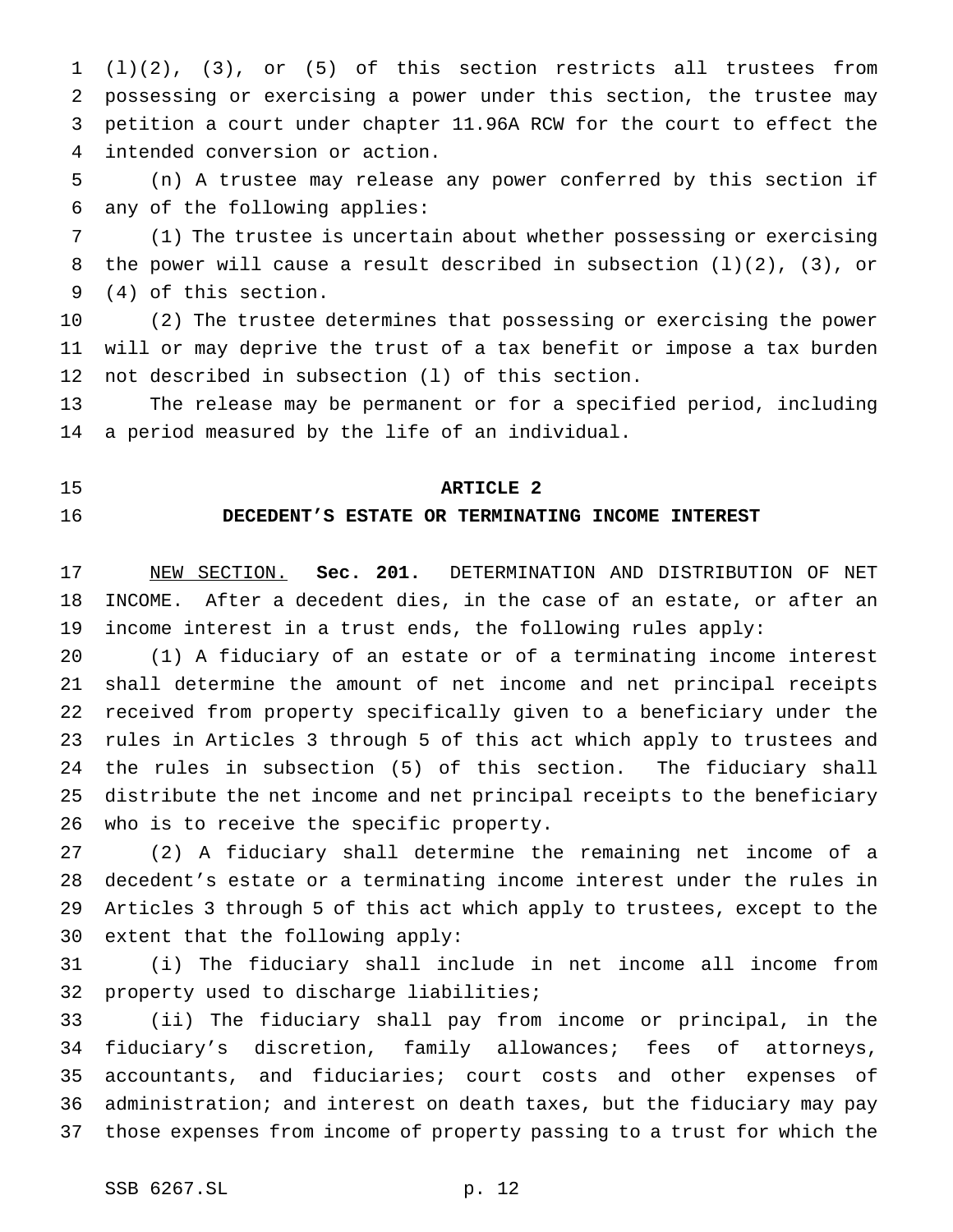fiduciary claims an estate tax marital or charitable deduction only to the extent that the payment of those expenses from income will not cause the reduction or loss of the deduction; and

 (iii) The fiduciary shall pay from principal all other disbursements made or incurred in connection with the settlement of a decedent's estate or the winding up of a terminating income interest, including debts, funeral expenses, disposition of remains, and death taxes and related penalties that are apportioned to the estate or terminating income interest by the will, the terms of the trust, or applicable law.

 (3) A fiduciary shall distribute to a beneficiary who receives a pecuniary amount outright the interest or any other amount provided by the will, the terms of a trust, or applicable law from net income determined under subsection (2) of this section or from principal to the extent that net income is insufficient. Otherwise, no outright gift of a pecuniary amount whether under a will, or under a trust after an income interest ends shall receive interest or any other income.

 (4) A fiduciary shall distribute the net income remaining after distributions required by subsection (3) of this section in the manner described in section 202 of this act to all other beneficiaries, including a beneficiary who receives a pecuniary amount in trust, even if the beneficiary holds an unqualified power to withdraw assets from the trust or other presently exercisable general power of appointment over the trust.

 (5) A fiduciary may not reduce principal or income receipts from property described in subsection (1) of this section because of a payment described in section 501 or 502 of this act to the extent that the will, the terms of the trust, or applicable law requires the fiduciary to make the payment from assets other than the property or to the extent that the fiduciary recovers or expects to recover the payment from a third party. The net income and principal receipts from the property are determined by including all of the amounts the fiduciary receives or pays with respect to the property, whether those amounts accrued or became due before, on, or after the date of a decedent's death or an income interest's terminating event, and by making a reasonable provision for amounts that the fiduciary believes the estate or terminating income interest may become obligated to pay after the property is distributed.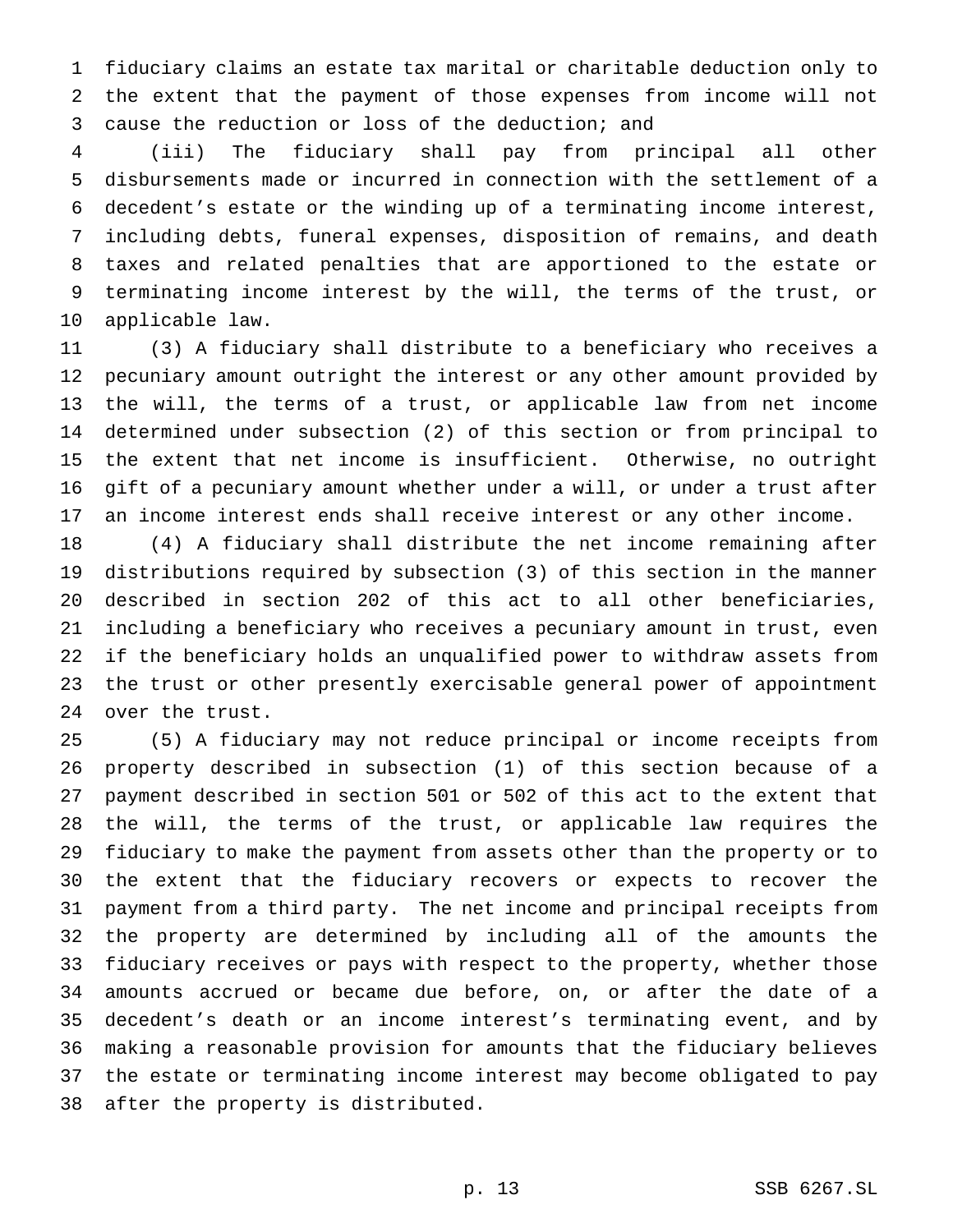NEW SECTION. **Sec. 202.** DISTRIBUTION TO RESIDUARY AND REMAINDER BENEFICIARIES. (a) Each beneficiary described in section 201(4) of this act is entitled to receive a portion of the net income equal to the beneficiary's fractional interest in undistributed principal assets, using values as of the distribution date. If a fiduciary makes more than one distribution of assets to beneficiaries to whom this section applies, each beneficiary, including one who does not receive part of the distribution, is entitled, as of each distribution date, to the net income the fiduciary has received after the date of death or terminating event or earlier distribution date but has not distributed as of the current distribution date.

 (b) In determining a beneficiary's share of net income, the following rules apply:

 (1) The beneficiary is entitled to receive a portion of the net income equal to the beneficiary's fractional interest in the undistributed principal assets immediately before the distribution date, including assets that later may be sold to meet principal obligations.

 (2) The beneficiary's fractional interest in the undistributed principal assets must be calculated without regard to property specifically given to a beneficiary and property required to pay pecuniary amounts not in trust.

 (3) The beneficiary's fractional interest in the undistributed principal assets must be calculated on the basis of the aggregate value of those assets as of the distribution date without reducing the value by any unpaid principal obligation.

 (4) The distribution date for purposes of this section may be the date as of which the fiduciary calculates the value of the assets if that date is reasonably near the date on which assets are actually distributed.

 (c) If a fiduciary does not distribute all of the collected but undistributed net income to each person as of a distribution date, the fiduciary shall maintain appropriate records showing the interest of each beneficiary in that net income.

 (d) A fiduciary may apply the rules in this section, to the extent that the fiduciary considers it appropriate, to net gain or loss realized after the date of death or terminating event or earlier distribution date from the disposition of a principal asset if this section applies to the income from the asset.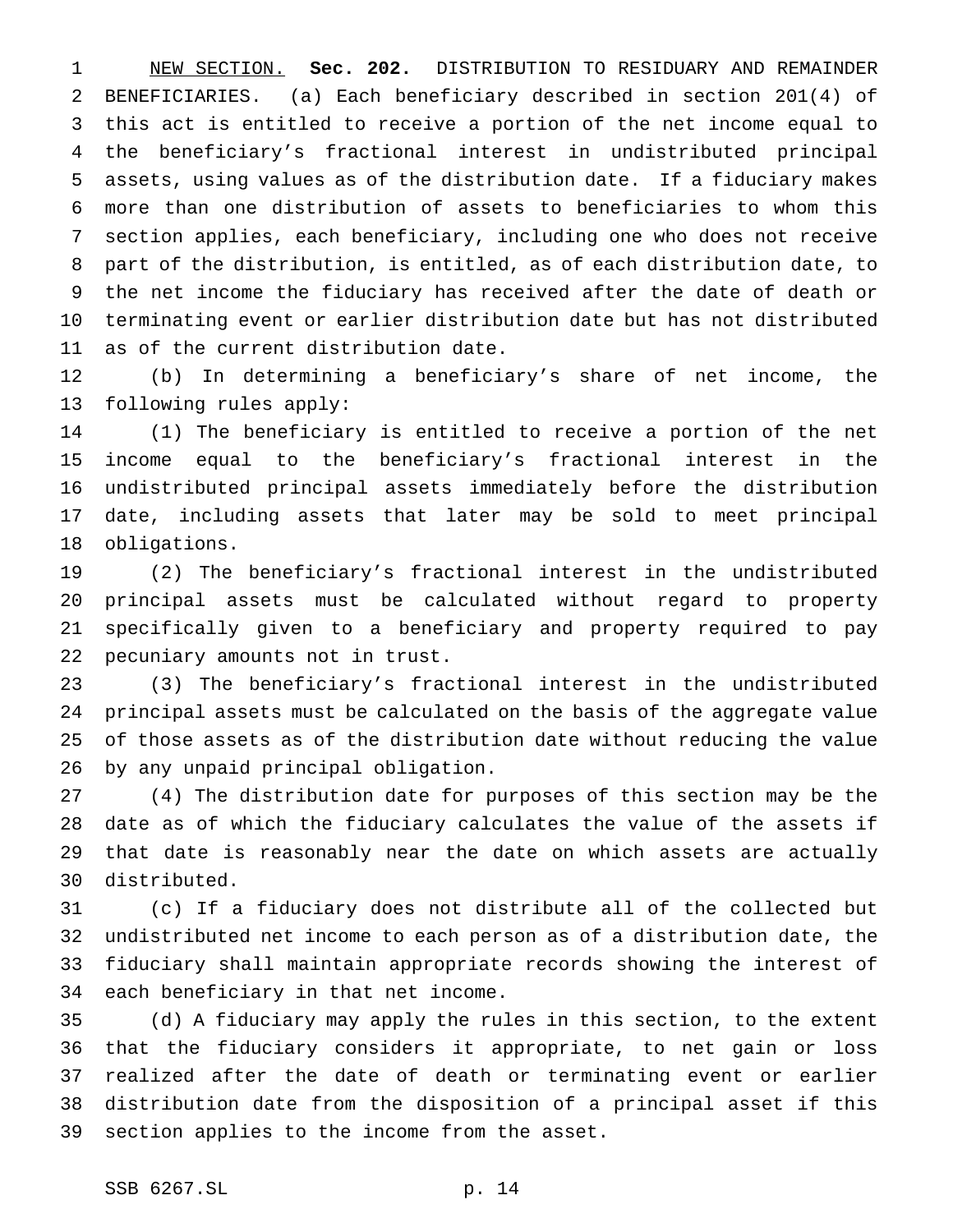#### **ARTICLE 3**

## **APPORTIONMENT AT BEGINNING AND END OF INCOME INTEREST**

 NEW SECTION. **Sec. 301.** WHEN RIGHT TO INCOME BEGINS AND ENDS. (a) An income beneficiary is entitled to net income from the date on which the income interest begins. An income interest begins on the date specified in the terms of the trust or, if no date is specified, on the date an asset becomes subject to a trust or successive income interest.

(b) An asset becomes subject to a trust:

 (1) On the date it is transferred to the trust in the case of an asset that is transferred to a trust during the transferor's life;

 (2) On the date of a testator's death in the case of an asset that becomes subject to a trust by reason of a will, even if there is an intervening period of administration of the testator's estate; or

 (3) On the date of an individual's death in the case of an asset that is transferred to a fiduciary by a third party because of the individual's death.

 (c) An asset becomes subject to a successive income interest on the day after the preceding income interest ends, as determined under subsection (d) of this section, even if there is an intervening period of administration to wind up the preceding income interest.

 (d) An income interest ends on the day before an income beneficiary dies or another terminating event occurs, or on the last day of a period during which there is no beneficiary to whom a trustee may distribute income.

 NEW SECTION. **Sec. 302.** APPORTIONMENT OF RECEIPTS AND DISBURSEMENTS WHEN DECEDENT DIES OR INCOME INTEREST BEGINS. (a) A trustee shall allocate an income receipt or disbursement other than one to which section 201(1) of this act applies to principal if its due date occurs before a decedent dies in the case of an estate or before an income interest begins in the case of a trust or successive income interest.

 (b) A trustee shall allocate an income receipt or disbursement to income if its due date occurs on or after the date on which a decedent dies or an income interest begins and it is a periodic due date. An income receipt or disbursement must be treated as accruing from day to day if its due date is not periodic or it has no due date. The portion of the receipt or disbursement accruing before the date on which a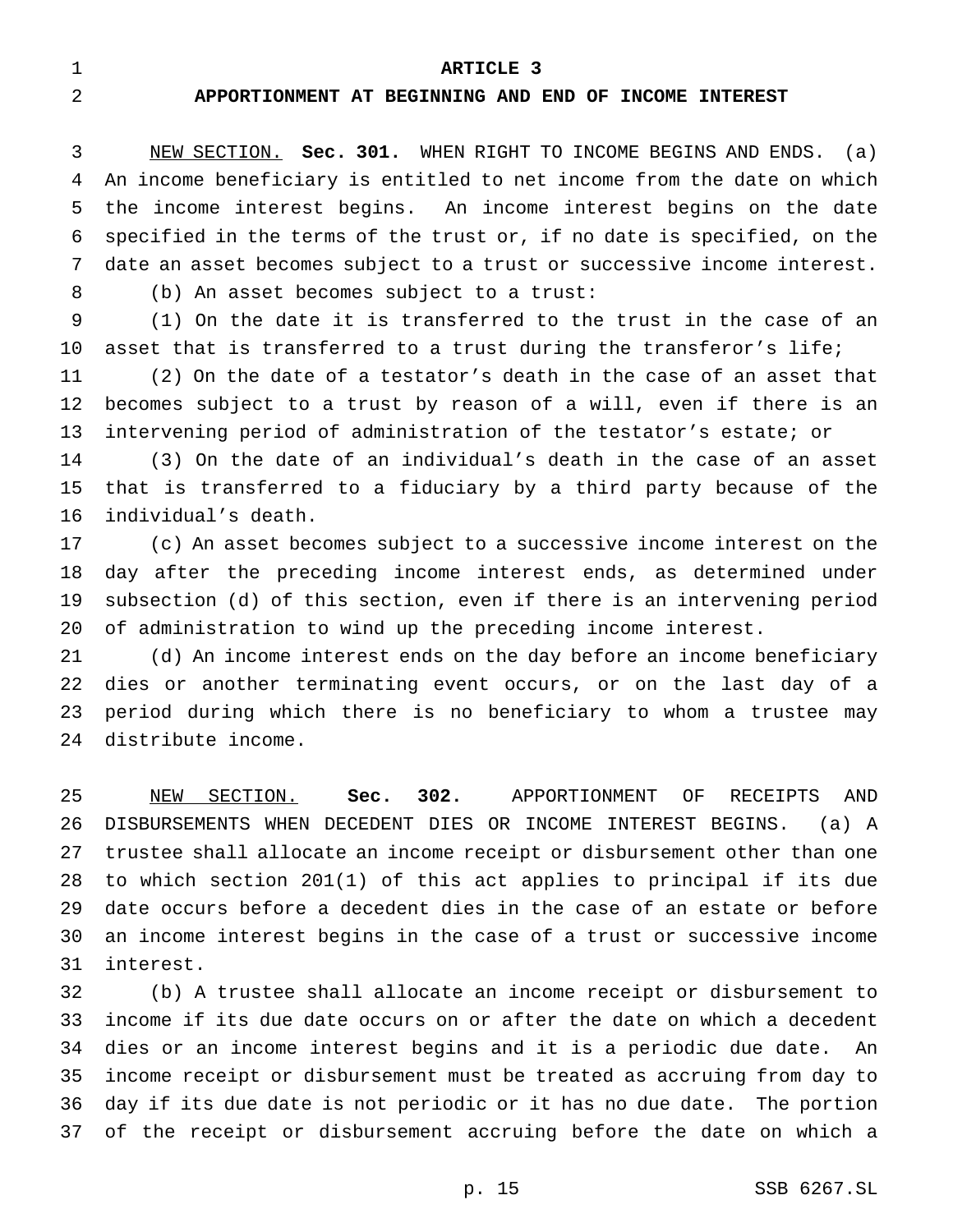decedent dies or an income interest begins must be allocated to principal and the balance must be allocated to income.

 (c) An item of income or an obligation is due on the date the payer is required to make a payment. If a payment date is not stated, there is no due date for the purposes of this act. Distributions to shareholders or other owners from an entity to which section 401 of this act applies are deemed to be due on the date fixed by the entity for determining who is entitled to receive the distribution or, if no date is fixed, on the declaration date for the distribution. A due date is periodic for receipts or disbursements that must be paid at regular intervals under a lease or an obligation to pay interest or if an entity customarily makes distributions at regular intervals.

 NEW SECTION. **Sec. 303.** APPORTIONMENT WHEN INCOME INTEREST ENDS. (a) In this section, "undistributed income" means net income received before the date on which an income interest ends. The term does not include an item of income or expense that is due or accrued or net income that has been added or is required to be added to principal under the terms of the trust.

 (b) When a mandatory income interest ends, the trustee shall pay to a mandatory income beneficiary who survives that date, or the estate of a deceased mandatory income beneficiary whose death causes the interest to end, the beneficiary's share of the undistributed income that is not disposed of under the terms of the trust unless the beneficiary has an unqualified power to revoke more than five percent of the trust principal immediately before the income interest ends. In the latter case, the undistributed income from the portion of the trust that may be revoked must be added to principal.

 (c) When a trustee's obligation to pay a fixed annuity or a fixed fraction of the value of the trust's assets ends, the trustee shall prorate the final payment if and to the extent required by applicable law to accomplish a purpose of the trust or its settlor relating to income, gift, estate, or other tax requirements.

**ARTICLE 4**

**ALLOCATION OF RECEIPTS DURING ADMINISTRATION OF TRUST**

#### **PART 1: RECEIPTS FROM ENTITIES**

SSB 6267.SL p. 16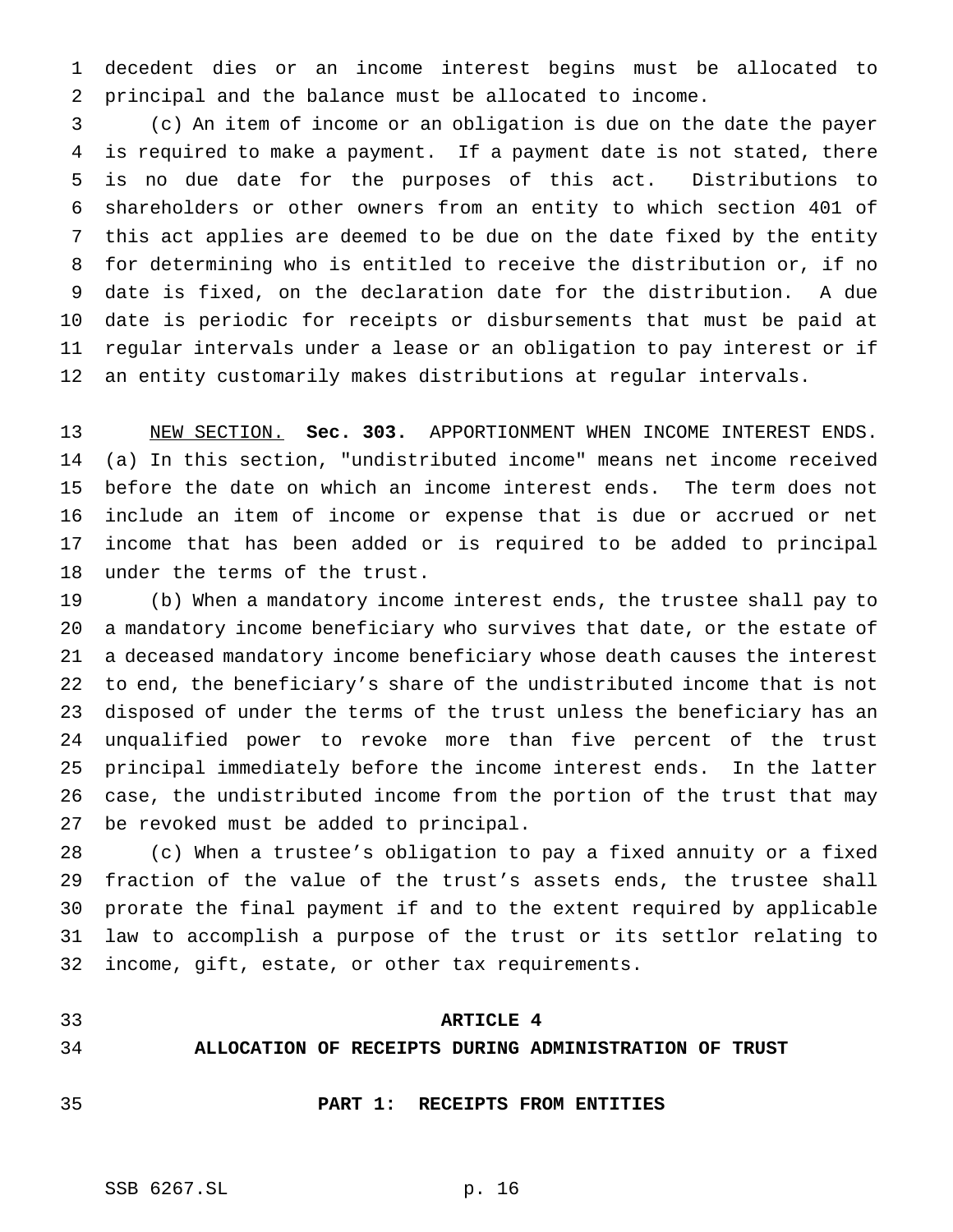NEW SECTION. **Sec. 401.** CHARACTER OF RECEIPTS. (a) In this section, "entity" means a corporation, partnership, limited liability company, regulated investment company, real estate investment trust, common trust fund, or any other organization in which a trustee has an interest. "Entity" does not mean a trust or estate to which section 402 of this act applies, a business or activity to which section 403 of this act applies, or an asset-backed security to which section 415 of this act applies.

 (b) Except as otherwise provided in this section, a trustee shall allocate to income money received from an entity.

 (c) A trustee shall allocate the following receipts from an entity to principal:

13 (1) Property other than money;

 (2) Money received in one distribution or a series of related distributions in exchange for part or all of a trust's interest in the entity;

 (3) Money received in total or partial liquidation of the entity; and

 (4) Money received from an entity that is a regulated investment company or a real estate investment trust if the money distributed is a capital gain dividend for federal income tax purposes.

(d) Money is received in partial liquidation:

 (1) To the extent that the entity, at or near the time of a distribution, indicates that it is a distribution in partial liquidation; or

 (2) If the total amount of money and property distributed in a distribution or series of related distributions is greater than twenty percent of the entity's gross assets, as shown by the entity's year-end financial statements immediately preceding the initial distribution.

 (e) Money is not received in partial liquidation, nor may it be taken into account under subsection (d)(2) of this section, to the extent that it does not exceed the amount of income tax that a trustee or beneficiary must pay on taxable income of the entity that distributes the money.

 (f) A trustee may rely upon a statement made by an entity about the source or character of a distribution if the statement is made at or near the time of distribution by the entity's board of directors or other person or group of persons authorized to exercise powers to pay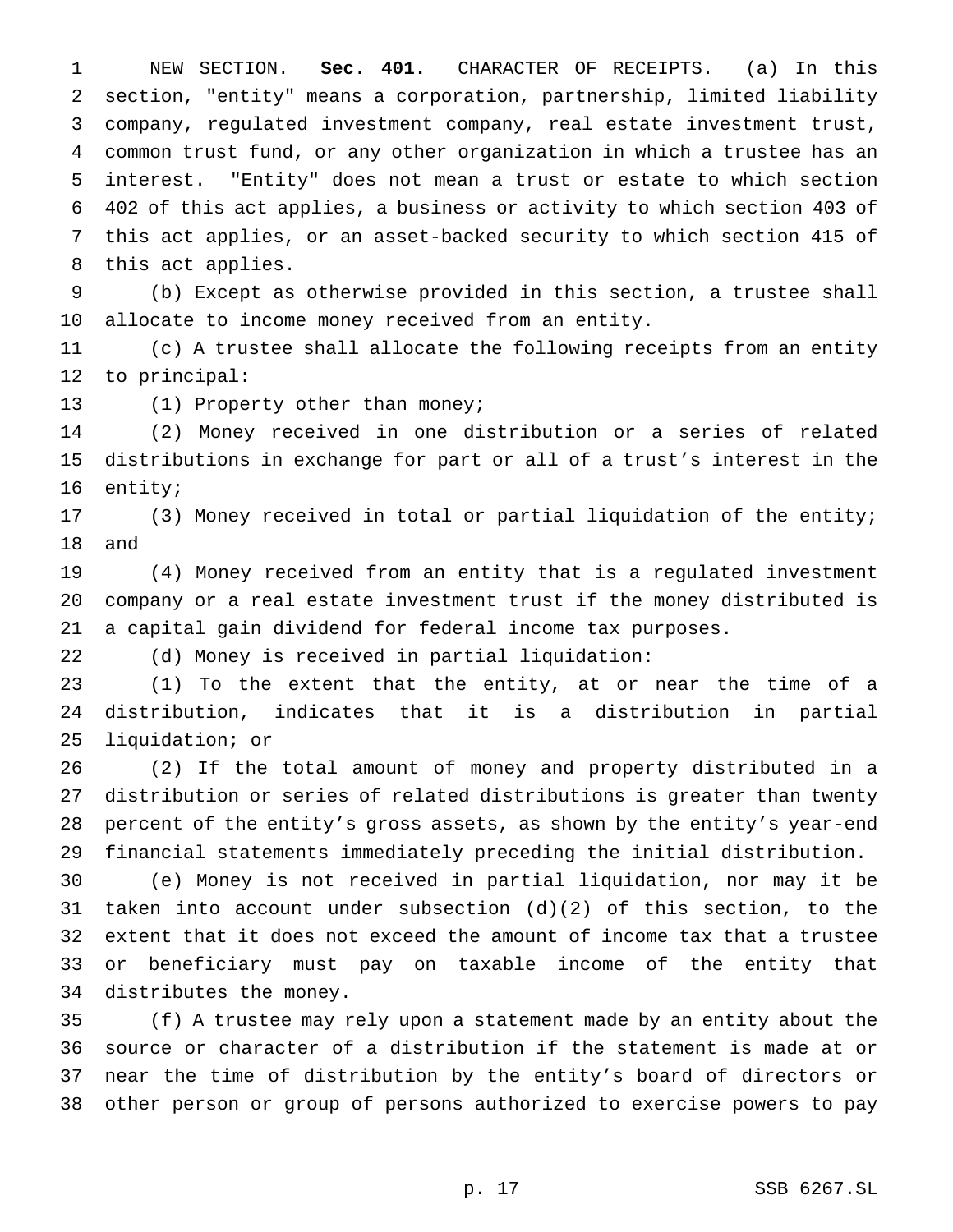money or transfer property comparable to those of a corporation's board of directors.

 NEW SECTION. **Sec. 402.** DISTRIBUTION FROM TRUST OR ESTATE. A trustee shall allocate to income an amount received as a distribution of income from a trust or an estate in which the trust has an interest other than a purchased interest in a trust that is an investment entity, and shall allocate to principal an amount received as a distribution of principal from such a trust or estate. If a trustee purchases an interest in a trust that is an investment entity, or a decedent or donor transfers an interest in such a trust to a trustee, section 401 or 415 of this act applies to a receipt from the trust.

 NEW SECTION. **Sec. 403.** BUSINESS AND OTHER ACTIVITIES CONDUCTED BY TRUSTEE. (a) If a trustee who conducts a business or other activity determines that it is in the best interest of all the beneficiaries to account separately for the business or activity instead of accounting for it as part of the trust's general accounting records, the trustee may maintain separate accounting records for its transactions, whether or not its assets are segregated from other trust assets. The trustee shall maintain such records in accordance with principles of accounting that are generally accepted.

 (b) A trustee who accounts separately for a business or other activity may determine the extent to which its net cash receipts must be retained for working capital, the acquisition or replacement of fixed assets, and other reasonably foreseeable needs of the business or activity, and the extent to which the remaining net cash receipts are accounted for as principal or income in the trust's general accounting records. If a trustee sells assets of the business or other activity, other than in the ordinary course of the business or activity, the trustee shall account for the net amount received as principal in the trust's general accounting records to the extent the trustee determines that the amount received is no longer required in the conduct of the business.

 (c) Activities for which a trustee may maintain separate accounting records include:

 (1) Retail, manufacturing, service, and other traditional business activities;

(2) Farming;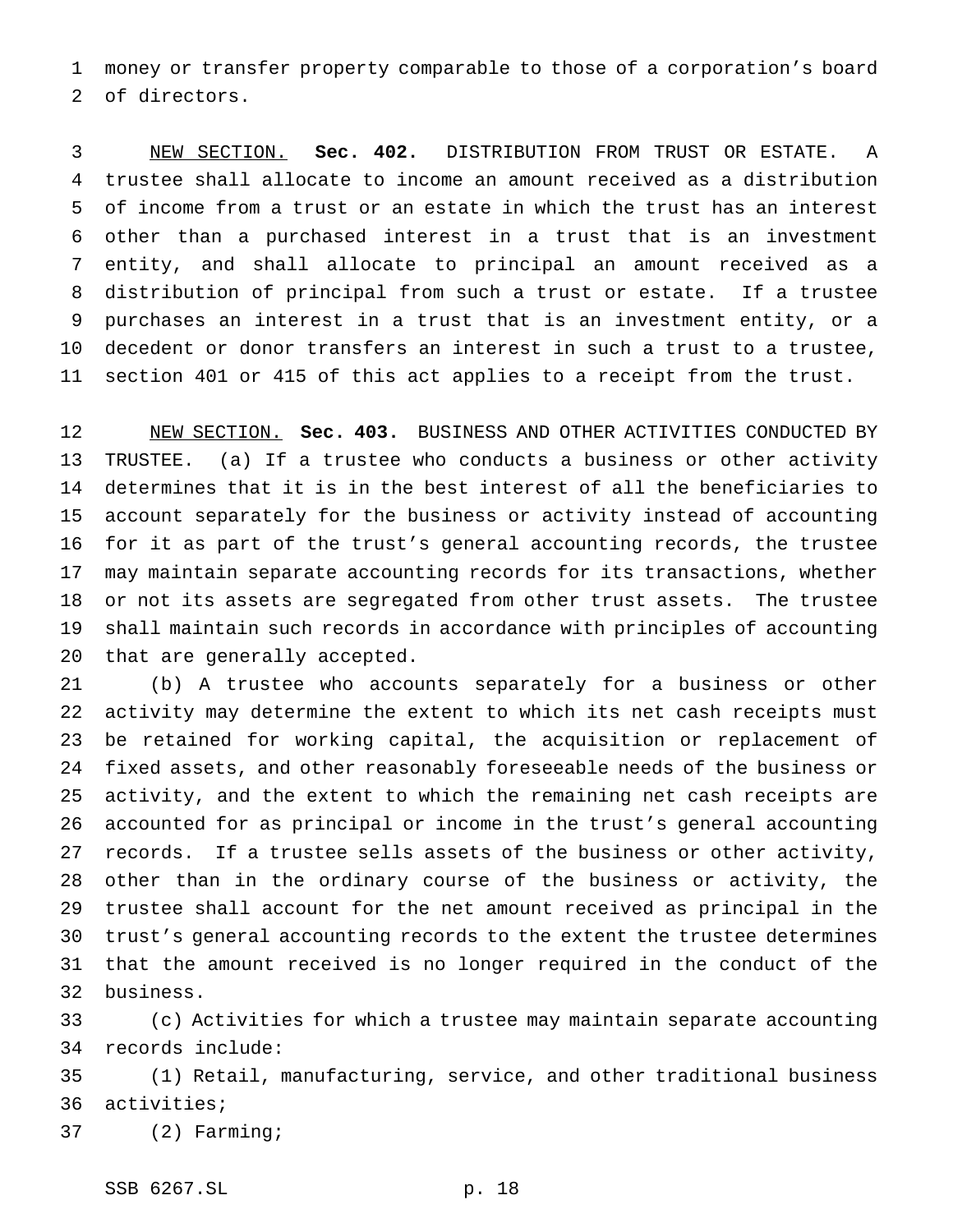(3) Raising and selling livestock and other animals;

(4) Management of rental properties;

- (5) Extraction of minerals and other natural resources;
- (6) Timber operations; and
- (7) Activities to which section 414 of this act applies.
- 

### **PART 2: RECEIPTS NOT NORMALLY APPORTIONED**

 NEW SECTION. **Sec. 404.** PRINCIPAL RECEIPTS. A trustee shall allocate to principal:

 (1) To the extent not allocated to income under this act, assets received from a transferor during the transferor's lifetime, a decedent's estate, a trust with a terminating income interest, or a 12 payer under a contract naming the trust or its trustee as beneficiary; (2) Money or other property received from the sale, exchange, liquidation, or change in form of a principal asset, including realized profit, subject to this Article;

 (3) Amounts recovered from third parties to reimburse the trust because of disbursements described in section 502(a)(7) of this act or for other reasons to the extent not based on the loss of income;

 (4) Proceeds of property taken by eminent domain, but a separate award made for the loss of income with respect to an accounting period during which a current income beneficiary had a mandatory income interest is income;

 (5) Net income received in an accounting period during which there is no beneficiary to whom a trustee may or must distribute income; and (6) Other receipts as provided in Part 3 of this Article.

 NEW SECTION. **Sec. 405.** RENTAL PROPERTY. To the extent that a trustee accounts for receipts from rental property pursuant to this section, the trustee shall allocate to income an amount received as rent of real or personal property, including an amount received for cancellation or renewal of a lease. An amount received as a refundable deposit, including a security deposit or a deposit that is to be applied as rent for future periods, must be added to principal and held subject to the terms of the lease and is not available for distribution to a beneficiary until the trustee's contractual obligations have been satisfied with respect to that amount.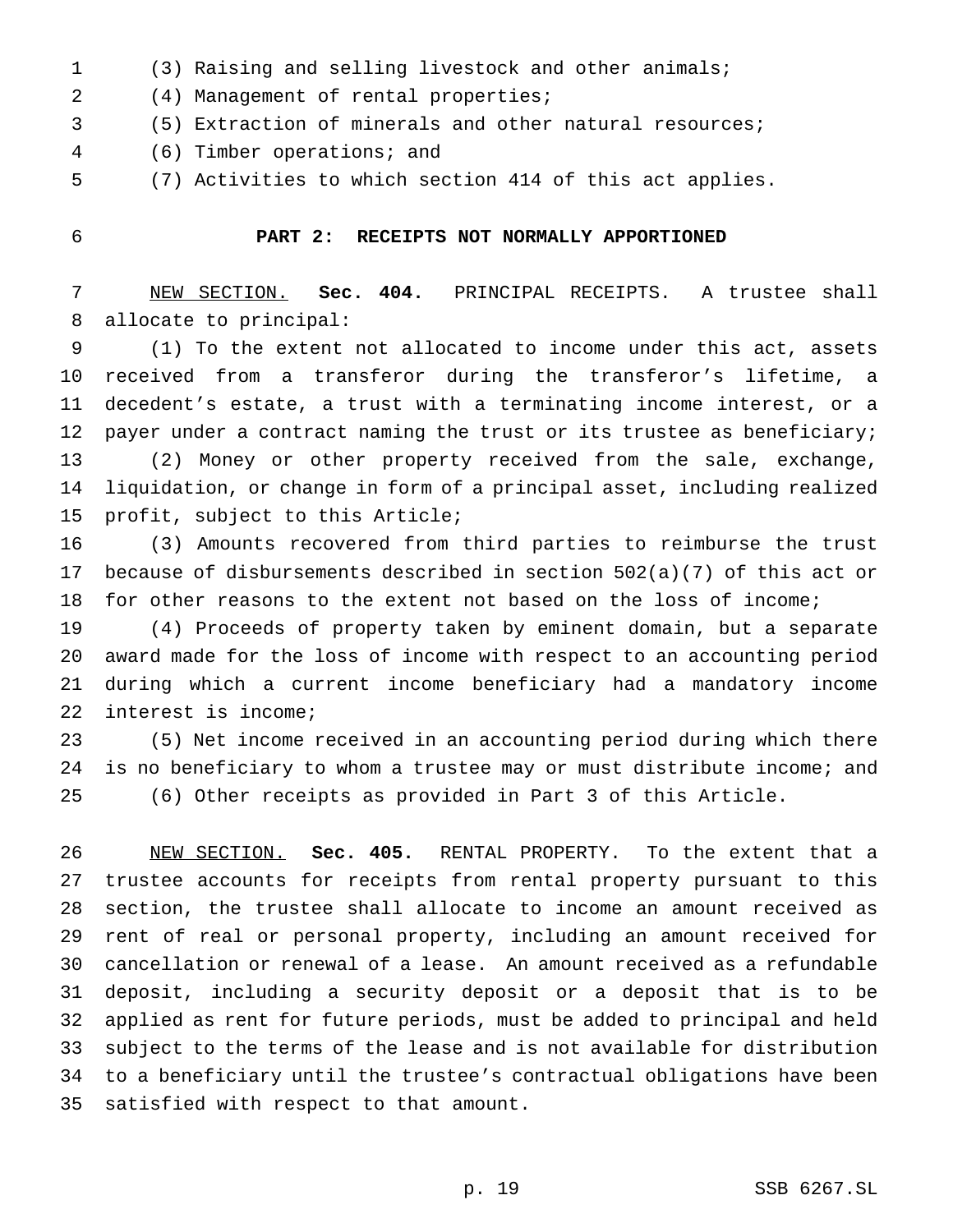NEW SECTION. **Sec. 406.** OBLIGATION TO PAY MONEY. (a) An amount received as interest, whether determined at a fixed, variable, or floating rate, on an obligation to pay money to the trustee, including an amount received as consideration for prepaying principal, must be allocated to income without any provision for amortization of premium.

 (b) A trustee shall allocate to principal an amount received from the sale, redemption, or other disposition of an obligation to pay money to the trustee more than one year after it is purchased or acquired by the trustee, including an obligation whose purchase price or value when it is acquired is less than its value at maturity. If the obligation matures within one year after it is purchased or acquired by the trustee, an amount received in excess of its purchase price or its value when acquired by the trust must be allocated to income.

 (c) This section does not apply to an obligation to which section 409, 410, 411, 412, 414, or 415 of this act applies.

 NEW SECTION. **Sec. 407.** INSURANCE POLICIES AND SIMILAR CONTRACTS. (a) Except as otherwise provided in subsection (b) of this section, a trustee shall allocate to principal the proceeds of a life insurance policy or other contract in which the trust or its trustee is named as beneficiary, including a contract that insures the trust or its trustee against loss for damage to, destruction of, or loss of title to a trust asset. The trustee shall allocate dividends on an insurance policy to income if the premiums on the policy are paid from income, and to principal if the premiums are paid from principal.

 (b) A trustee shall allocate to income proceeds of a contract that insures the trustee against loss of occupancy or other use by an income beneficiary, loss of income, or, subject to section 403 of this act, loss of profits from a business.

 (c) This section does not apply to a contract to which section 409 of this act applies.

#### **PART 3: RECEIPTS NORMALLY APPORTIONED**

 NEW SECTION. **Sec. 408.** INSUBSTANTIAL ALLOCATIONS NOT REQUIRED. If a trustee determines that an allocation between principal and income required by section 409, 410, 411, 412, or 415 of this act is insubstantial, the trustee may allocate the entire amount to principal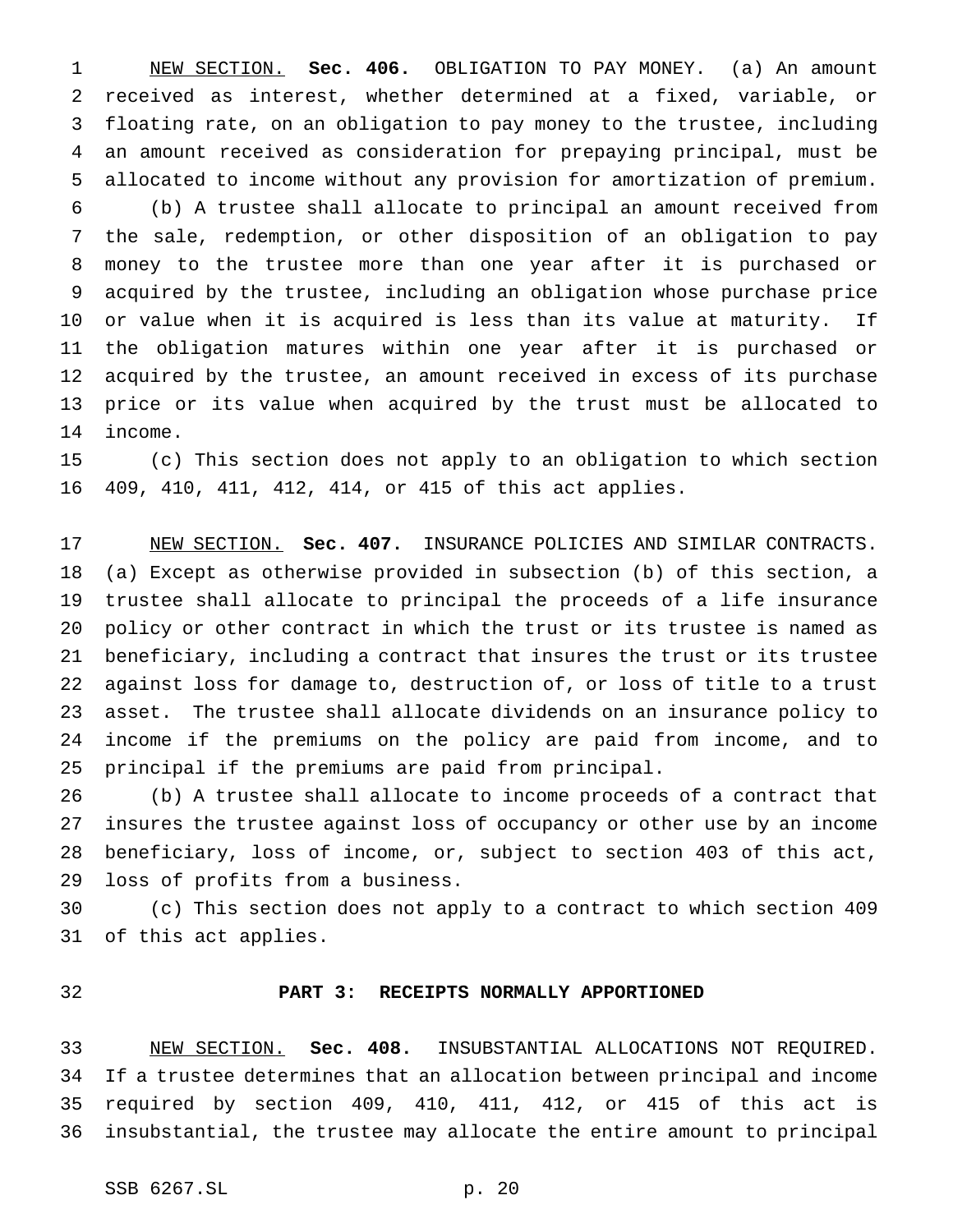unless one of the circumstances described in section 104(c) of this act applies to the allocation. This power may be exercised by a cotrustee in the circumstances described in section 104(d) of this act and may be released for the reasons and in the manner described in section 104(f) of this act. An allocation is presumed to be insubstantial if:

 (1) The amount of the allocation would increase or decrease net income in an accounting period, as determined before the allocation, by less than ten percent; or

 (2) The value of the asset producing the receipt for which the allocation would be made is less than ten percent of the total value of the trust's assets at the beginning of the accounting period.

 NEW SECTION. **Sec. 409.** DEFERRED COMPENSATION, ANNUITIES, AND SIMILAR PAYMENTS. (a) In this section, "payment" means a payment that a trustee may receive over a fixed number of years or during the life of one or more individuals because of services rendered or property transferred to the payer in exchange for future payments. The term includes a payment made in money or property from the payer's general assets or from a separate fund created by the payer, including a private or commercial annuity, an individual retirement account, and a pension, profit-sharing, stock-bonus, or stock-ownership plan.

 (b) To the extent that a payment is characterized as interest or a dividend or a payment made in lieu of interest or a dividend, a trustee shall allocate it to income. The trustee shall allocate to principal the balance of the payment and any other payment received in the same accounting period that is not characterized as interest, a dividend, or an equivalent payment.

 (c) If no part of a payment is characterized as interest, a dividend, or an equivalent payment, a trustee shall allocate to income four percent of the total value of the interests of the trustee in the plan, annuity, or similar payment as of the first business day of the accounting period and the balance to principal.

 (d) If, to obtain an estate tax marital deduction for a trust, a trustee must allocate more of a payment to income than provided for by this section, the trustee shall allocate to income the additional amount necessary to obtain the marital deduction.

 (e) This section does not apply to payments to which section 410 of this act applies.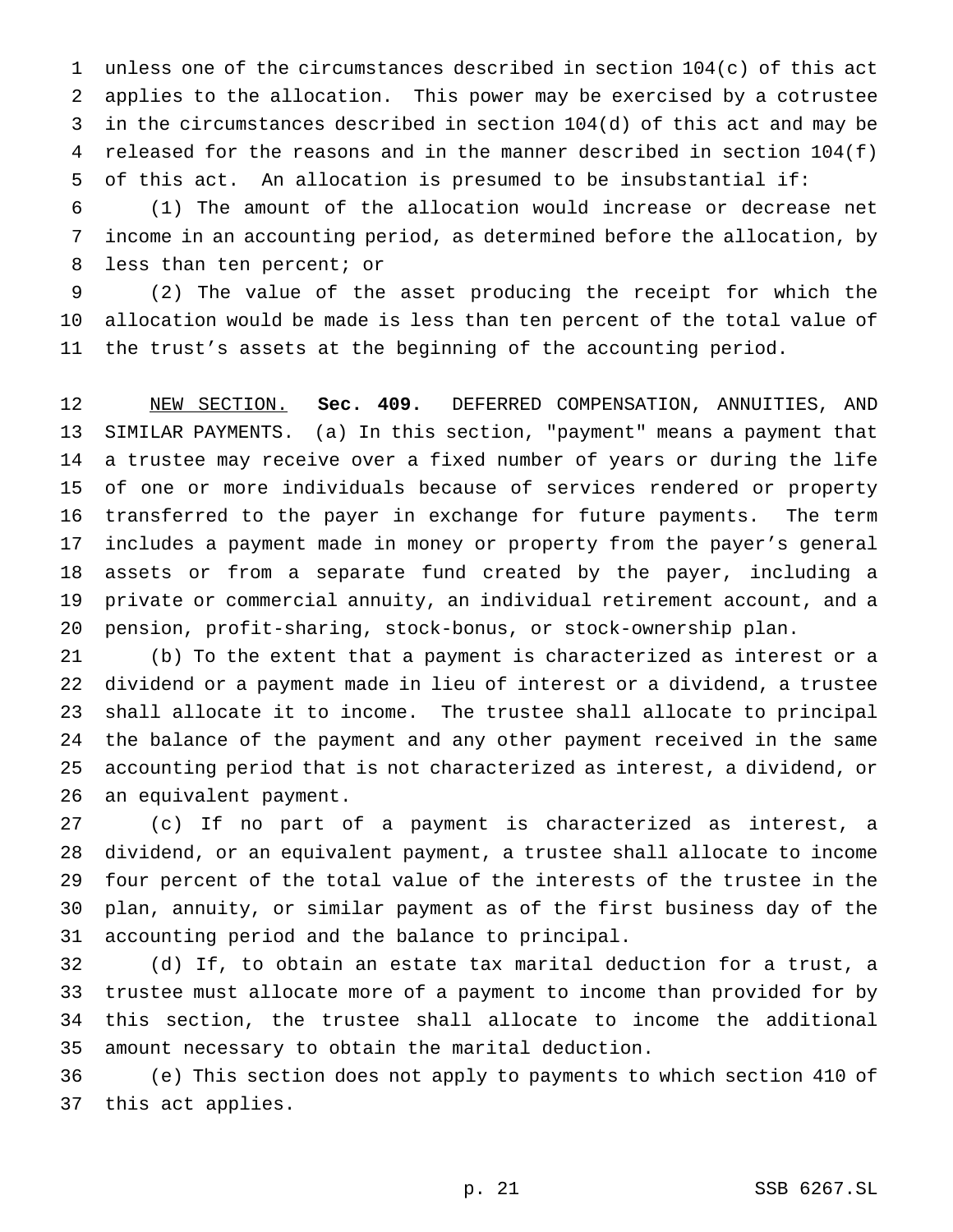NEW SECTION. **Sec. 410.** LIQUIDATING ASSET. (a) In this section, "liquidating asset" means an asset whose value will diminish or terminate because the asset is expected to produce receipts for a period of limited duration. The term includes a leasehold, patent, copyright, royalty right, and right to receive payments during a period of more than one year under an arrangement that does not provide for the payment of interest on the unpaid balance. The term does not include a payment subject to section 409 of this act, resources subject to section 411 of this act, timber subject to section 412 of this act, an activity subject to section 414 of this act, an asset subject to section 415 of this act, or any asset for which the trustee establishes a reserve for depreciation under section 503 of this act.

 (b) A trustee shall allocate to income ten percent of the receipts from a liquidating asset and the balance to principal.

 NEW SECTION. **Sec. 411.** MINERALS, WATER, AND OTHER NATURAL RESOURCES. (a) To the extent that a trustee accounts for receipts from an interest in minerals or other natural resources pursuant to this section, the trustee shall allocate them as follows:

 (1) If received as nominal delay rental or nominal annual rent on a lease, a receipt must be allocated to income;

 (2) If received from a production payment, a receipt must be allocated to income if and to the extent that the agreement creating the production payment provides a factor for interest or its 24 equivalent. The balance must be allocated to principal;

 (3) If an amount received as a royalty, shut-in-well payment, take- or-pay payment, bonus, or delay rental is more than nominal, ninety percent must be allocated to principal and the balance to income; or

 (4) If an amount is received from a working interest or any other interest not provided for in subsection (1), (2), or (3) of this section, ninety percent of the net amount received must be allocated to principal and the balance to income.

 (b) An amount received on account of an interest in water that is renewable must be allocated to income. If the water is not renewable, ninety percent of the amount must be allocated to principal and the balance to income.

 (c) This act applies whether or not a decedent or donor was extracting minerals, water, or other natural resources before the interest became subject to the trust.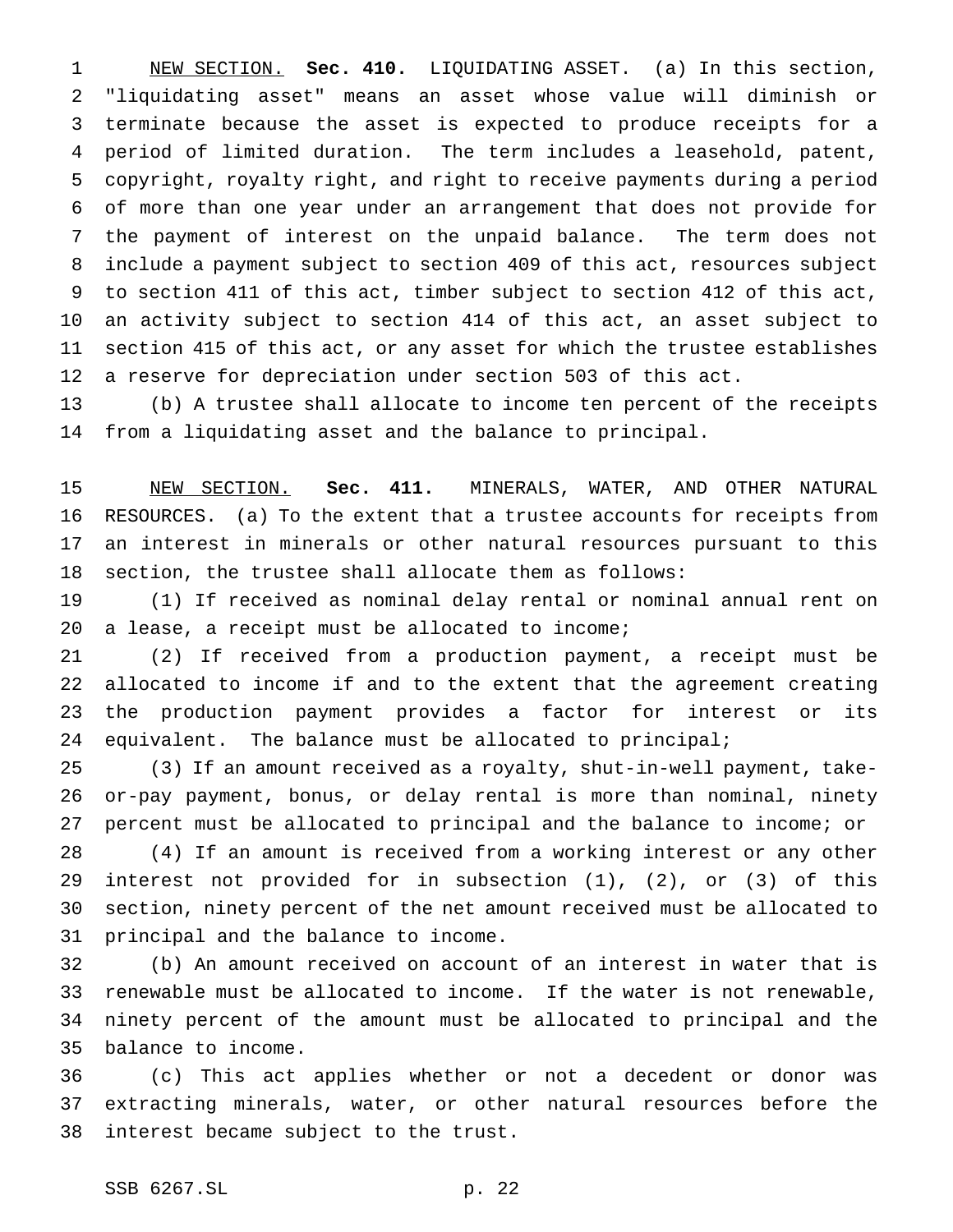(d) If a trust owns an interest in minerals, water, or other natural resources on January 1, 2003, the trustee may allocate receipts from the interest as provided in this act or in the manner used by the trustee before January 1, 2003. If the trust acquires an interest in minerals, water, or other natural resources after January 1, 2003, the trustee shall allocate receipts from the interest as provided in this act.

 NEW SECTION. **Sec. 412.** TIMBER. (a) To the extent that a trustee accounts for receipts from the sale of timber and related products pursuant to this section, the trustee shall allocate the net receipts: (1) To income to the extent that the amount of timber removed from the land does not exceed the rate of growth of the timber during the accounting periods in which a beneficiary has a mandatory income interest;

 (2) To principal to the extent that the amount of timber removed from the land exceeds the rate of growth of the timber or the net 17 receipts are from the sale of standing timber;

 (3) To or between income and principal if the net receipts are from the lease of timberland or from a contract to cut timber from land owned by a trust, by determining the amount of timber removed from the land under the lease or contract and applying the rules in (1) and (2) of this subsection; or

 (4) To principal to the extent that advance payments, bonuses, and other payments are not allocated pursuant to (1), (2), or (3) of this subsection.

 (b) In determining net receipts to be allocated pursuant to subsection (a) of this section, a trustee shall deduct and transfer to principal a reasonable amount for depletion.

 (c) This act applies whether or not a decedent or transferor was harvesting timber from the property before it became subject to the trust.

 (d) If a trust owns an interest in timberland on January 1, 2003, the trustee may allocate net receipts from the sale of timber and related products as provided in this act or in the manner used by the trustee before January 1, 2003. If the trust acquires an interest in timberland after January 1, 2003, the trustee shall allocate net receipts from the sale of timber and related products as provided in this act.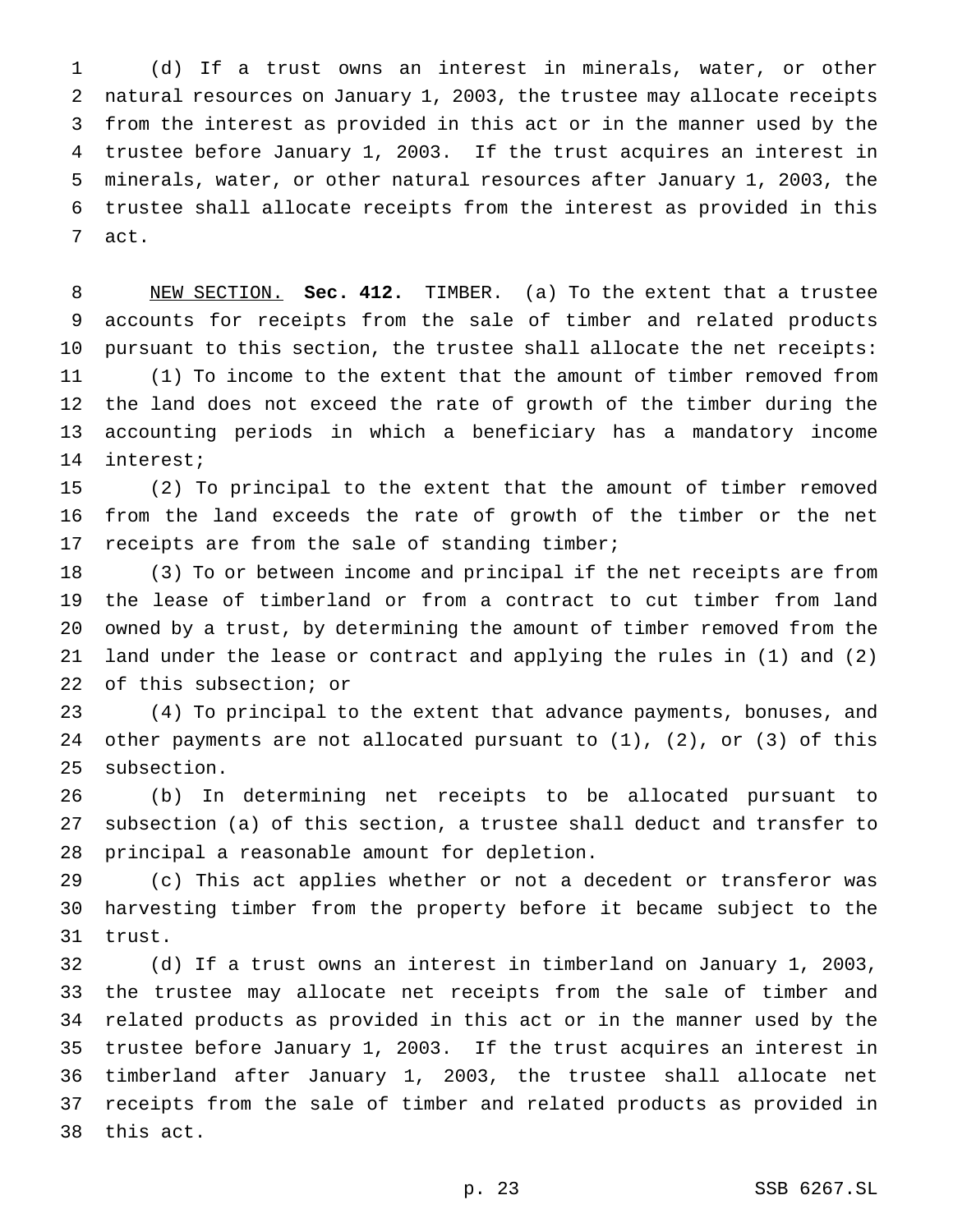NEW SECTION. **Sec. 413.** PROPERTY NOT PRODUCTIVE OF INCOME. (a) If a marital deduction is allowed for all or part of a trust whose assets consist substantially of property that does not provide the spouse with sufficient income from or use of the trust assets, and if the amounts that the trustee transfers from principal to income under section 104 of this act and distributes to the spouse from principal pursuant to the terms of the trust are insufficient to provide the spouse with the beneficial enjoyment required to obtain the marital deduction, the spouse may require the trustee to make property productive of income, convert property within a reasonable time, or exercise the power conferred by section 104(a) of this act. The trustee may decide which action or combination of actions to take.

 (b) In cases not governed by subsection (a) of this section, proceeds from the sale or other disposition of an asset are principal without regard to the amount of income the asset produces during any accounting period.

 NEW SECTION. **Sec. 414.** DERIVATIVES AND OPTIONS. (a) In this section, "derivative" means a contract or financial instrument or a combination of contracts and financial instruments which gives a trust the right or obligation to participate in some or all changes in the price of a tangible or intangible asset or group of assets, or changes in a rate, an index of prices or rates, or other market indicator for an asset or a group of assets.

 (b) To the extent that a trustee does not account under section 403 of this act for transactions in derivatives, the trustee shall allocate to principal receipts from and disbursements made in connection with those transactions.

 (c) If a trustee grants an option to buy property from the trust, whether or not the trust owns the property when the option is granted, grants an option that permits another person to sell property to the trust, or acquires an option to buy property for the trust or an option to sell an asset owned by the trust, and the trustee or other owner of the asset is required to deliver the asset if the option is exercised, an amount received for granting the option must be allocated to principal. An amount paid to acquire the option must be paid from principal. A gain or loss realized upon the exercise of an option, including an option granted to a settlor of the trust for services rendered, must be allocated to principal.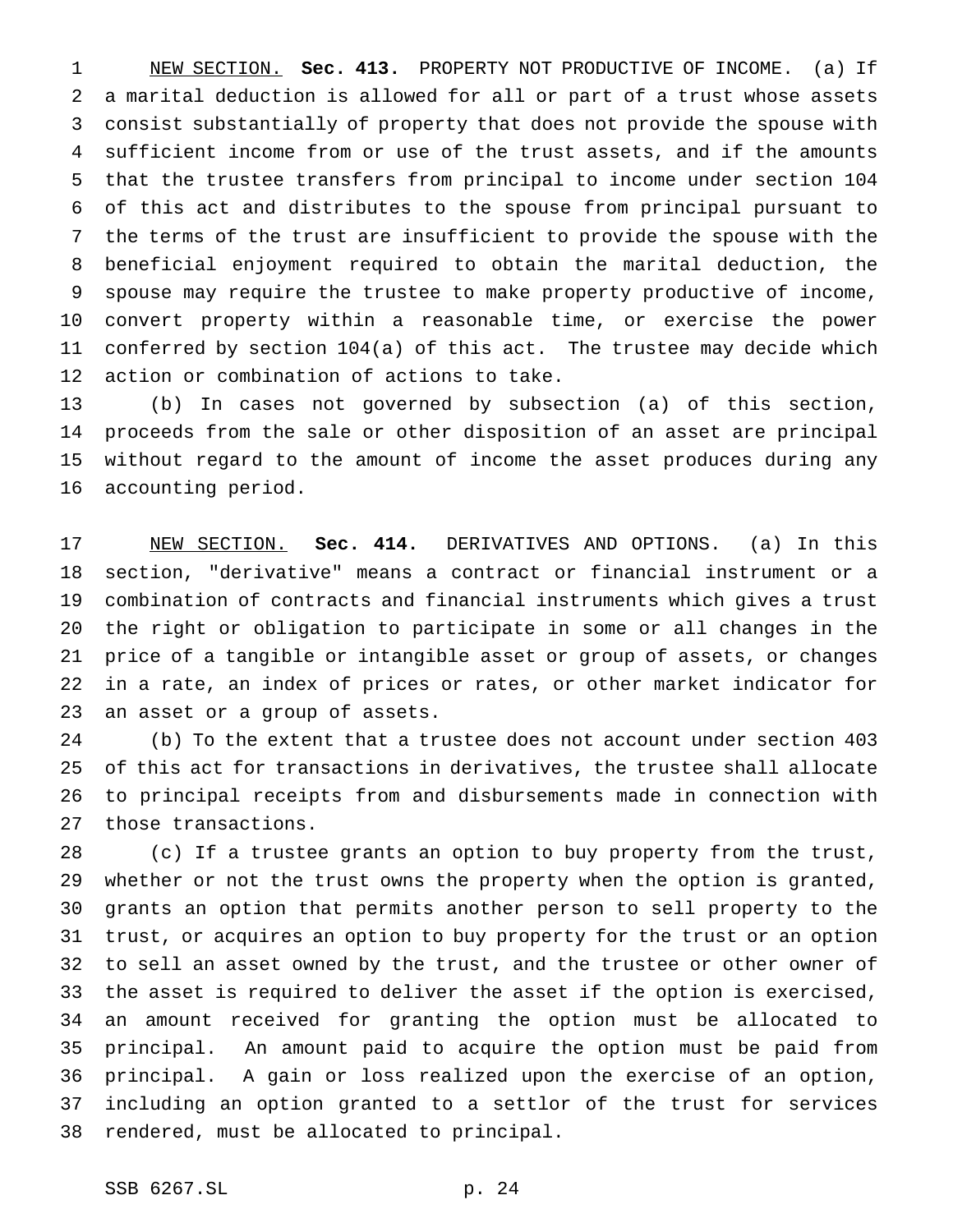NEW SECTION. **Sec. 415.** ASSET-BACKED SECURITIES. (a) In this section, "asset-backed security" means an asset whose value is based upon the right it gives the owner to receive distributions from the proceeds of financial assets that provide collateral for the security. The term includes an asset that gives the owner the right to receive from the collateral financial assets only the interest or other current return or only the proceeds other than interest or current return. The term does not include an asset to which section 401 or 409 of this act applies.

 (b) If a trust receives a payment from interest or other current return and from other proceeds of the collateral financial assets, the trustee shall allocate to income the portion of the payment which the payer identifies as being from interest or other current return and shall allocate the balance of the payment to principal.

 (c) If a trust receives one or more payments in exchange for the trust's entire interest in an asset-backed security in one accounting period, the trustee shall allocate the payments to principal. If a payment is one of a series of payments that will result in the liquidation of the trust's interest in the security over more than one accounting period, the trustee shall allocate ten percent of the payment to income and the balance to principal.

### **ARTICLE 5**

# **ALLOCATION OF DISBURSEMENTS DURING ADMINISTRATION OF TRUST**

 NEW SECTION. **Sec. 501.** DISBURSEMENTS FROM INCOME. A trustee shall make the following disbursements from income to the extent that they are not disbursements to which section 201(2) (ii) or (iii) of this act applies:

 (1) One-half of the regular compensation of the trustee and of any person providing investment advisory or custodial services to the trustee;

 (2) One-half of all expenses for accountings, judicial proceedings, 32 or other matters that involve both the income and remainder interests; (3) All of the other ordinary expenses incurred in connection with the administration, management, or preservation of trust property and the distribution of income, including interest, ordinary repairs, regularly recurring taxes assessed against principal, and expenses of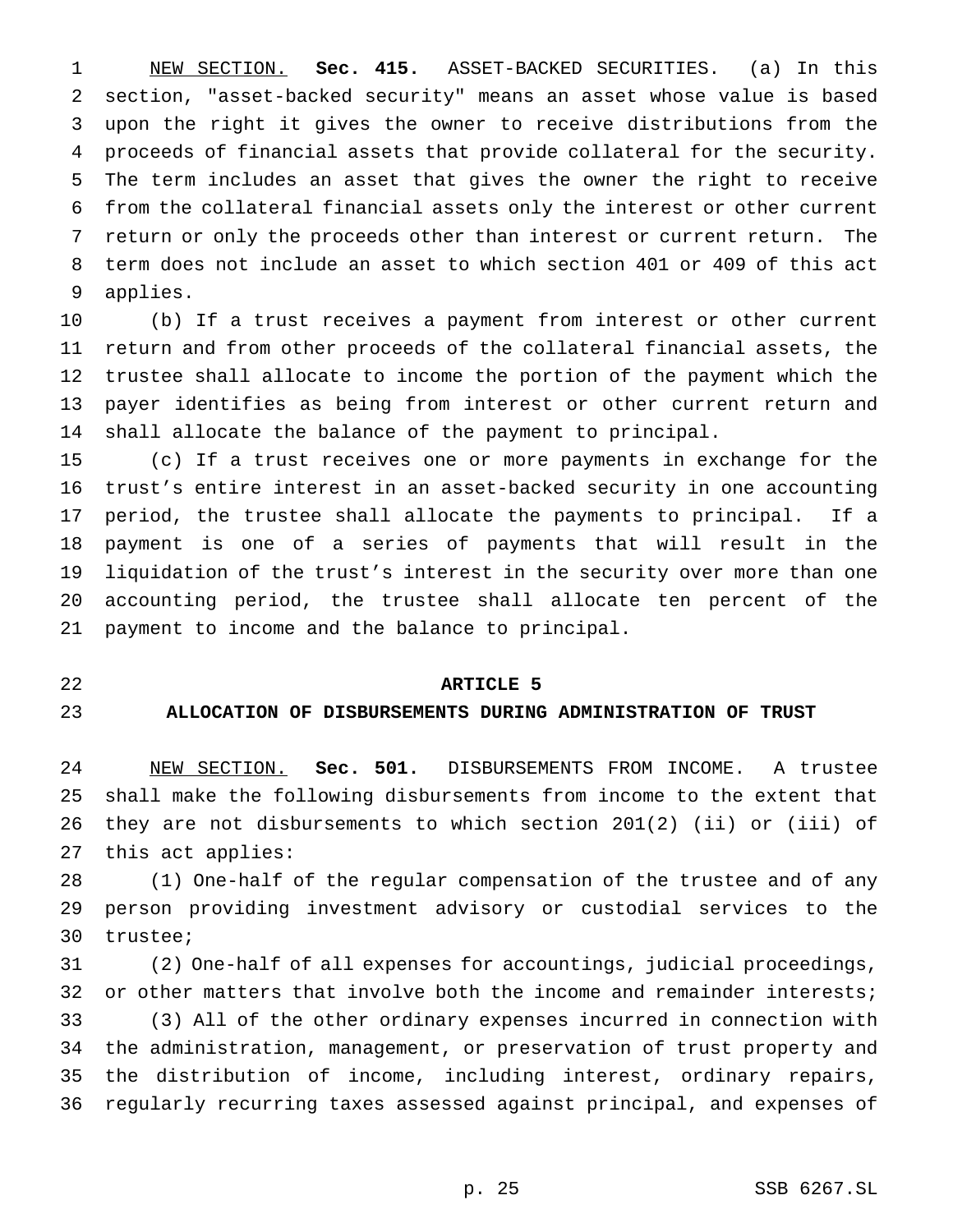a proceeding or other matter that concerns primarily the income interest; and

 (4) Recurring premiums on insurance covering the loss of a principal asset or the loss of income from or use of the asset.

 NEW SECTION. **Sec. 502.** DISBURSEMENTS FROM PRINCIPAL. (a) A trustee shall make the following disbursements from principal:

 (1) The remaining one-half of the disbursements described in section 501 (1) and (2) of this act;

 (2) All of the trustee's compensation calculated on principal as a fee for acceptance, distribution, or termination, and disbursements 11 made to prepare property for sale;

(3) Payments on the principal of a trust debt;

 (4) Expenses of a proceeding that concerns primarily principal, including a proceeding to construe the trust or to protect the trust or its property;

 (5) Premiums paid on a policy of insurance not described in section 501(4) of this act of which the trust is the owner and beneficiary;

 (6) Estate, inheritance, and other transfer taxes, including 19 penalties, apportioned to the trust; and

 (7) Disbursements related to environmental matters, including reclamation, assessing environmental conditions, remedying and removing environmental contamination, monitoring remedial activities and the release of substances, preventing future releases of substances, collecting amounts from persons liable or potentially liable for the costs of those activities, penalties imposed under environmental laws or regulations and other payments made to comply with those laws or regulations, statutory or common law claims by third parties, and defending claims based on environmental matters.

 (b) If a principal asset is encumbered with an obligation that requires income from that asset to be paid directly to the creditor, the trustee shall transfer from principal to income an amount equal to the income paid to the creditor in reduction of the principal balance of the obligation.

 (c) For disbursements not covered in this section or section 501 of this act, see section 103(a)(4) of this act.

 NEW SECTION. **Sec. 503.** TRANSFERS FROM INCOME TO PRINCIPAL FOR DEPRECIATION. (a) In this section, "depreciation" means a reduction in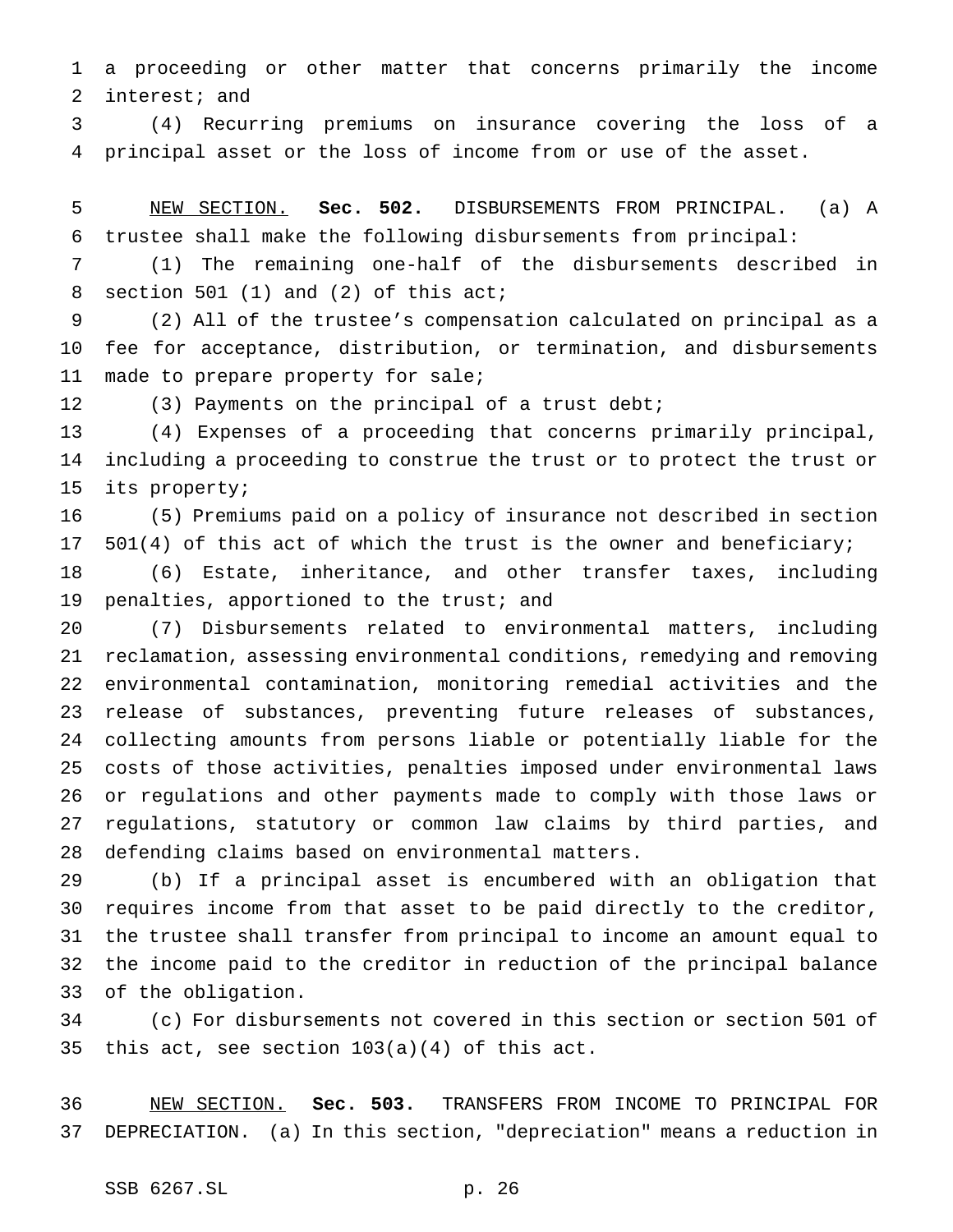value due to wear, tear, decay, corrosion, or gradual obsolescence of a fixed asset having a useful life of more than one year.

 (b) A trustee may transfer to principal a reasonable amount of the net cash receipts from a principal asset that is subject to depreciation, but may not transfer any amount for depreciation:

 (1) Of that portion of real property used or available for use by a beneficiary as a residence or of tangible personal property held or made available for the personal use or enjoyment of a beneficiary; or (2) Under this section if the trustee is accounting under section 403 of this act for the business or activity in which the asset is used.

 (c) An amount transferred to principal need not be held as a separate fund.

 NEW SECTION. **Sec. 504.** TRANSFERS FROM INCOME TO REIMBURSE PRINCIPAL. (a) If a trustee makes or expects to make a principal disbursement described in this section, the trustee may transfer an appropriate amount from income to principal in one or more accounting periods to reimburse principal or to provide a reserve for future principal disbursements.

 (b) Principal disbursements to which subsection (a) of this section applies include the following, but only to the extent that the trustee has not been and does not expect to be reimbursed by a third party:

 (1) An amount chargeable to income but paid from principal because it is unusually large, including extraordinary repairs;

 (2) A capital improvement to a principal asset, whether in the form of changes to an existing asset or the construction of a new asset, 27 including special assessments;

 (3) Disbursements made to prepare property for rental, including tenant allowances, leasehold improvements, and broker's commissions;

 (4) Periodic payments on an obligation secured by a principal asset to the extent that the amount transferred from income to principal for depreciation is less than the periodic payments; and

(5) Disbursements described in section 502(a)(7) of this act.

 (c) If the asset whose ownership gives rise to the disbursements becomes subject to a successive income interest after an income interest ends, a trustee may continue to transfer amounts from income to principal as provided in subsection (a) of this section.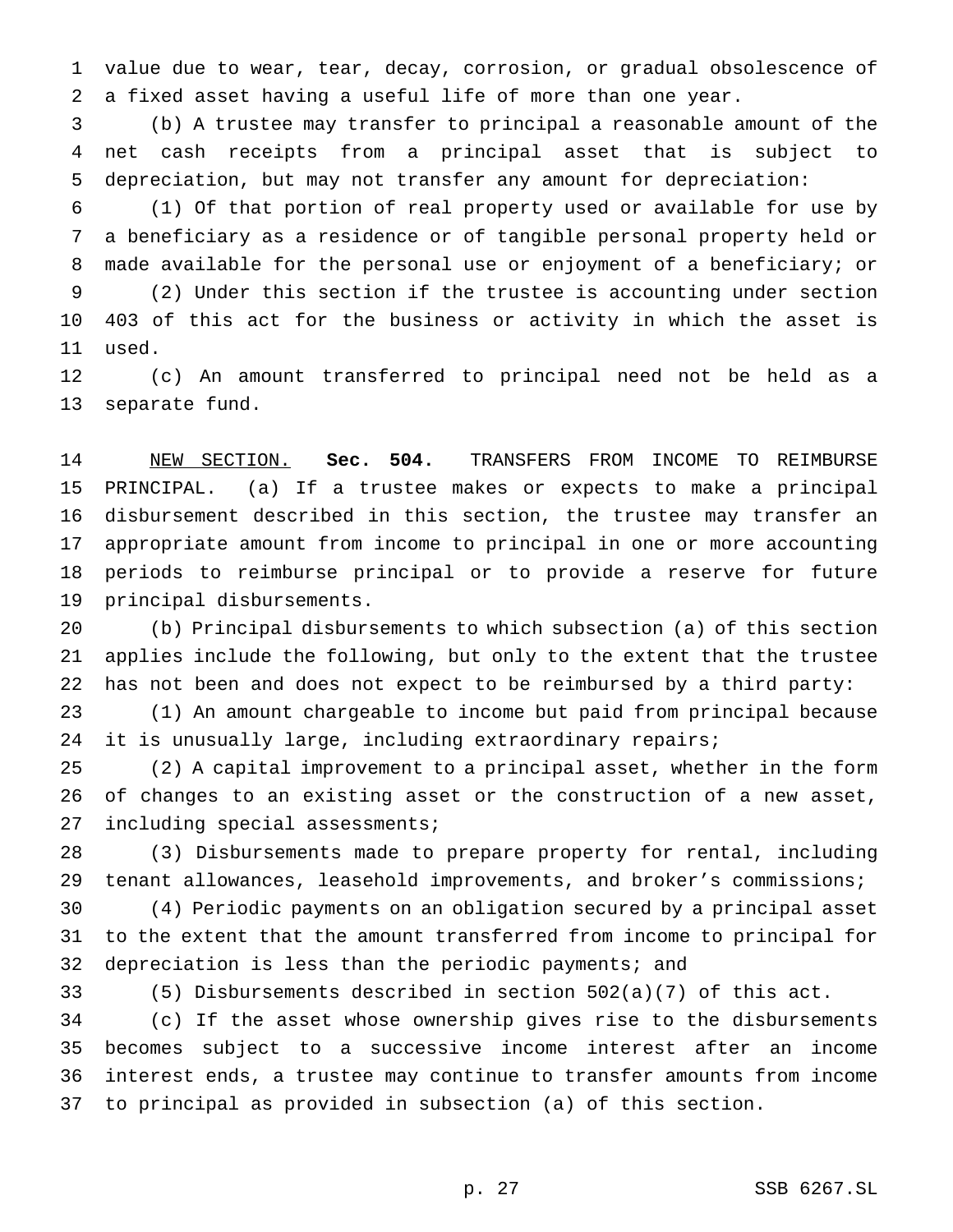NEW SECTION. **Sec. 505.** INCOME TAXES. (a) A tax required to be paid by a trustee based on receipts allocated to income must be paid from income.

 (b) A tax required to be paid by a trustee based on receipts allocated to principal must be paid from principal, even if the tax is called an income tax by the taxing authority.

 (c) A tax required to be paid by a trustee on the trust's share of an entity's taxable income must be paid proportionately:

 (1) From income to the extent that receipts from the entity are allocated to income; and

(2) From principal to the extent that:

(i) Receipts from the entity are allocated to principal; and

 (ii) The trust's share of the entity's taxable income exceeds the total receipts described in (1) and (2)(i) of this subsection.

 (d) For purposes of this section, receipts allocated to principal or income must be reduced by the amount distributed to a beneficiary from principal or income for which the trust receives a deduction in calculating the tax.

 NEW SECTION. **Sec. 506.** ADJUSTMENTS BETWEEN PRINCIPAL AND INCOME BECAUSE OF TAXES. (a) A fiduciary may make adjustments between principal and income to offset the shifting of economic interests or tax benefits between income beneficiaries and remainder beneficiaries which arise from:

 (1) Elections and decisions, other than those described in subsection (b) of this section, that the fiduciary makes from time to 26 time regarding tax matters;

 (2) An income tax or any other tax that is imposed upon the fiduciary or a beneficiary as a result of a transaction involving or a distribution from the estate or trust; or

 (3) The ownership by an estate or trust of an interest in an entity whose taxable income, whether or not distributed, is includable in the taxable income of the estate, trust, or a beneficiary.

 (b) If the amount of an estate tax marital deduction or charitable contribution deduction is reduced because a fiduciary deducts an amount paid from principal for income tax purposes instead of deducting it for estate tax purposes, and as a result estate taxes paid from principal are increased and income taxes paid by an estate, trust, or beneficiary are decreased, each estate, trust, or beneficiary that benefits from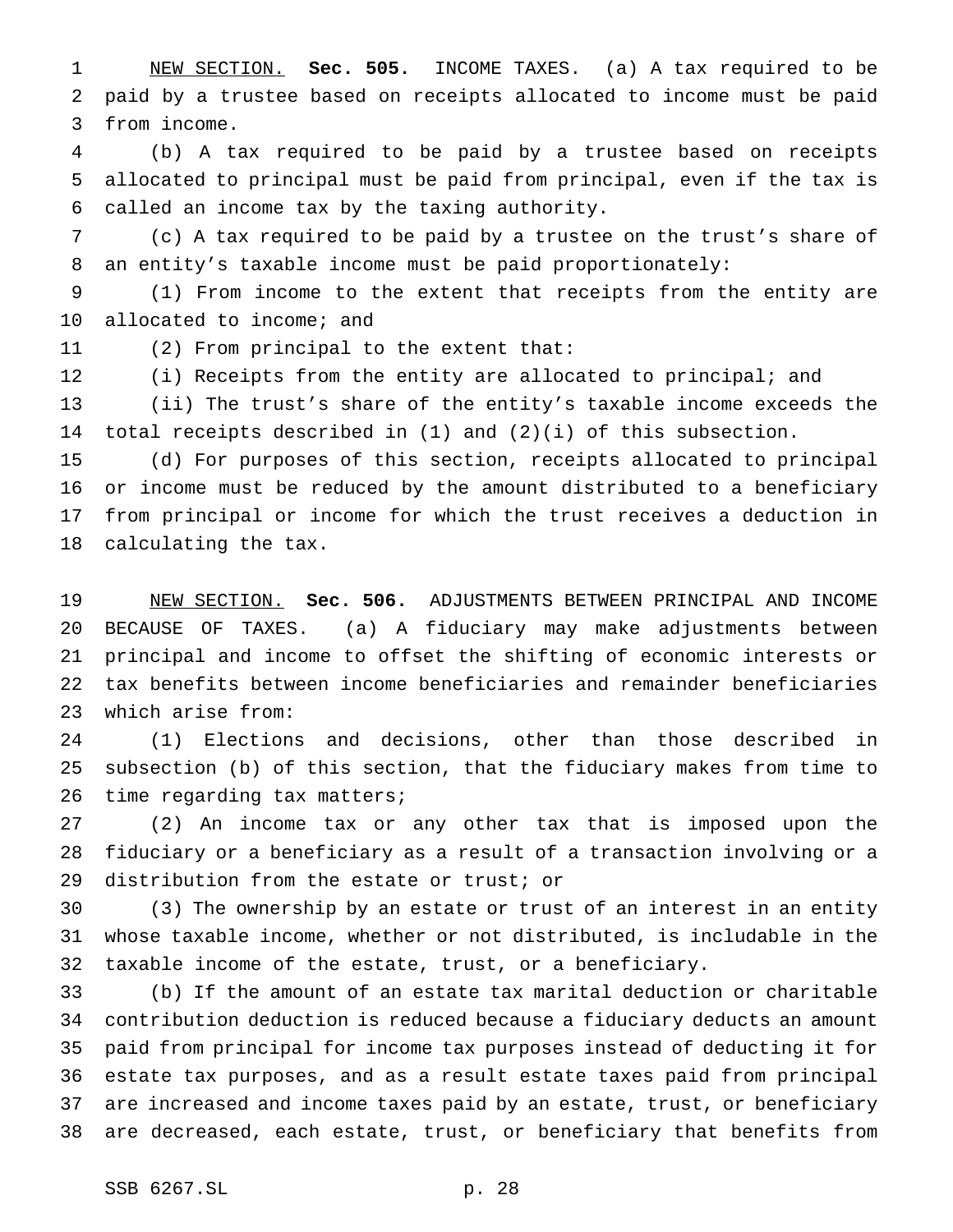the decrease in income tax shall reimburse the principal from which the increase in estate tax is paid. The total reimbursement must equal the increase in the estate tax to the extent that the principal used to pay the increase would have qualified for a marital deduction or charitable contribution deduction but for the payment. The proportionate share of the reimbursement for each estate, trust, or beneficiary whose income taxes are reduced must be the same as its proportionate share of the total decrease in income tax. An estate or trust shall reimburse principal from income.

### **ARTICLE 6**

## **MISCELLANEOUS PROVISIONS**

 NEW SECTION. **Sec. 601.** The following acts or parts of acts are each repealed:

 (1) RCW 11.104.010 (Definitions) and 1997 c 252 s 78 & 1985 c 30 s 84;

 (2) RCW 11.104.020 (Duty of trustee as to receipts and expenditures) and 1985 c 30 s 85;

 (3) RCW 11.104.030 (Income--Principal--Charges) and 1985 c 30 s 86; (4) RCW 11.104.040 (When right to income arises--Apportionment of income) and 1985 c 30 s 87;

 (5) RCW 11.104.050 (Income earned during administration of a 22 decedent's estate) and 1993 c 161 s 1 & 1985 c 30 s 88;

(6) RCW 11.104.060 (Corporate distribution) and 1985 c 30 s 89;

 (7) RCW 11.104.070 (Bond premium and discount) and 1985 c 30 s 90; (8) RCW 11.104.071 (Charitable remainder unitrusts) and 1997 c 252 s 79;

 (9) RCW 11.104.080 (Trade, business and farming operations) and 1985 c 30 s 91;

 (10) RCW 11.104.090 (Disposition of receipts from natural resources) and 1985 c 30 s 92;

(11) RCW 11.104.100 (Timber) and 1971 c 74 s 10;

 (12) RCW 11.104.110 (Other property subject to deferred payment right--Inventory value determination) and 1997 c 252 s 80 & 1971 c 74 s 11;

 (13) RCW 11.104.120 (Underproductive property--Definition) and 1985 c 30 s 93;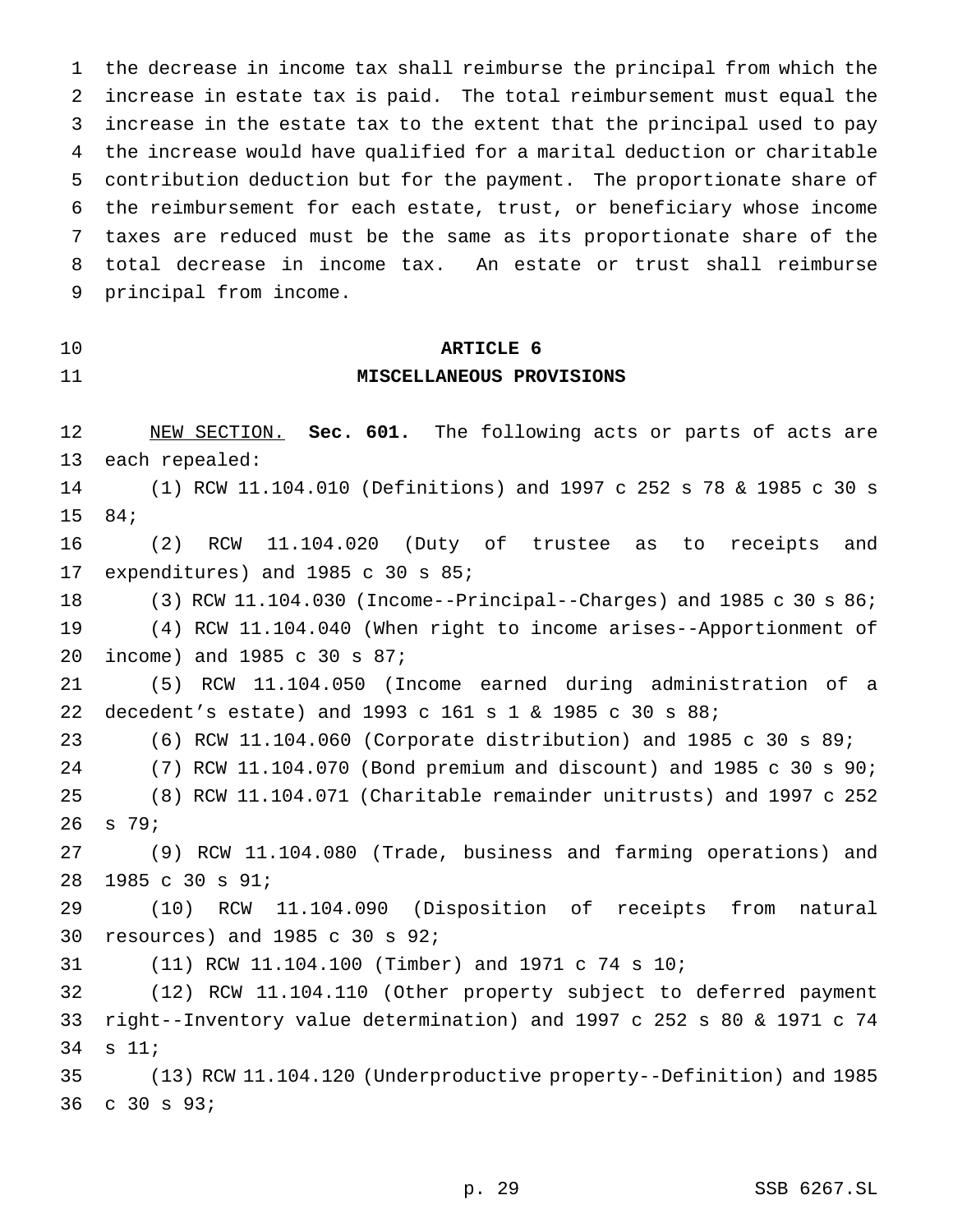(14) RCW 11.104.130 (Charges against income and principal) and 1985 c 30 s 94;

 (15) RCW 11.104.900 (Application of chapter) and 1971 c 74 s 14; (16) RCW 11.104.901 (Application of RCW 11.104.010 through 11.104.130 as of January 1, 1985) and 1985 c 30 s 142;

(17) RCW 11.104.910 (Short title) and 1971 c 74 s 15;

 (18) RCW 11.104.920 (Severability--1971 c 74) and 1971 c 74 s 16; (19) RCW 11.104.930 (Section headings not part of law) and 1971 c 74 s 18; and

(20) RCW 11.104.940 (Effective date--1971 c 74) and 1971 c 74 s 19.

 NEW SECTION. **Sec. 602.** UNIFORMITY OF APPLICATION AND CONSTRUCTION. In applying and construing this act, consideration must be given to the need to promote uniformity of the law with respect to its subject matter among states that enact similar laws.

 NEW SECTION. **Sec. 603.** APPLICATION OF CHAPTER 11.96A RCW. Nothing in this act is intended to restrict the application of chapter 11.96A RCW to issues, questions, or disputes that arise under or that relate to this act. Any and all such issues, questions, or disputes shall be resolved judicially or nonjudicially under chapter 11.96A RCW.

 NEW SECTION. **Sec. 604.** SEVERABILITY CLAUSE. If any provision of this act or its application to any person or circumstance is held invalid, the remainder of the act or the application of the provision to other persons or circumstances is not affected.

 NEW SECTION. **Sec. 605.** Captions, article headings, and part headings used in this act are not any part of the law.

 NEW SECTION. **Sec. 606.** EFFECTIVE DATE. This act takes effect January 1, 2003.

 NEW SECTION. **Sec. 607.** APPLICATION OF ACT TO EXISTING TRUSTS AND ESTATES. Except as specifically provided otherwise in the terms of a trust or a will, this act shall apply to any receipt or expense received or incurred on or after January 1, 2003, by any trust or decedent's estate, whether established before, on, or after January 1,